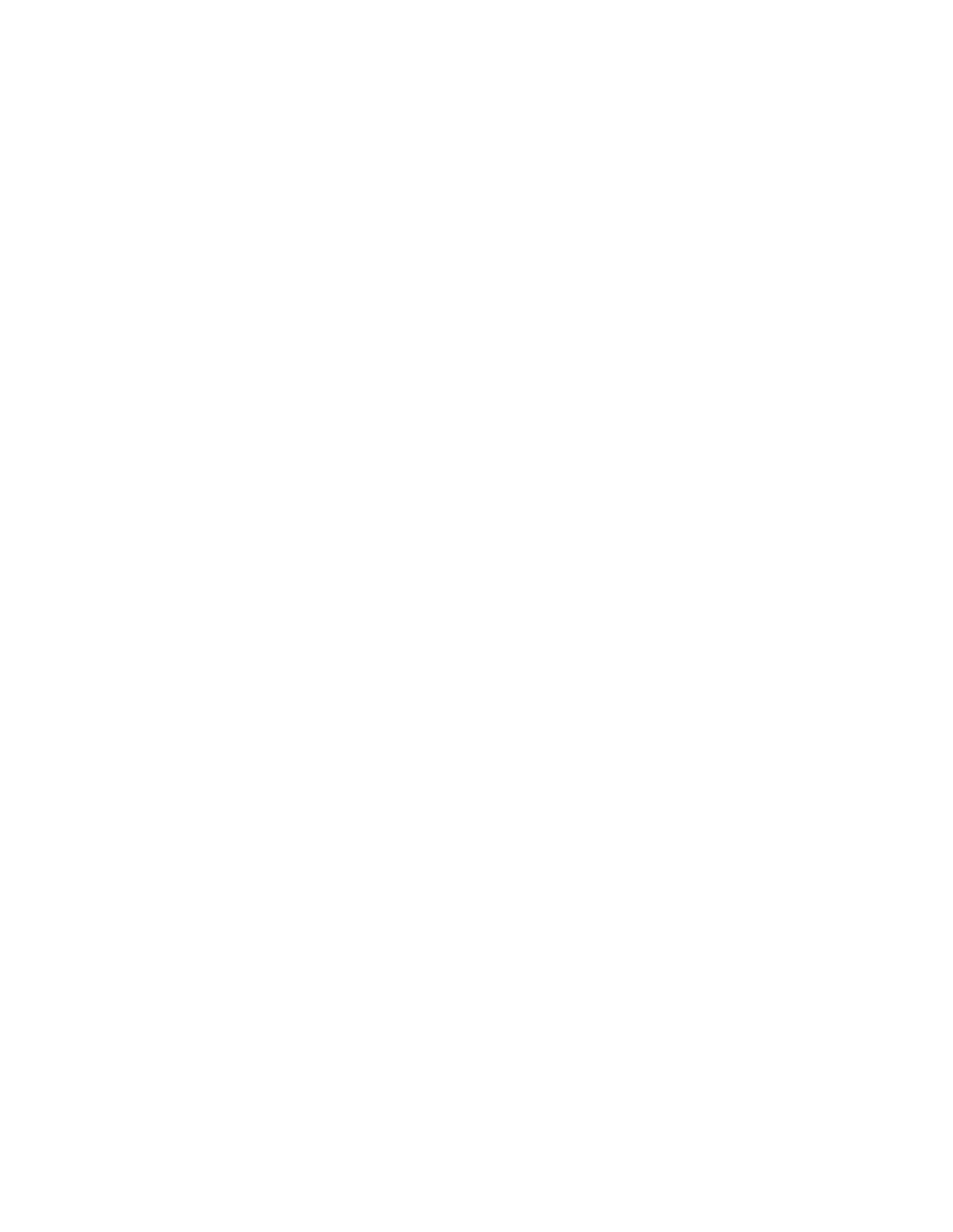# **CERTIFICATE OF COVERAGE**

Unum Life Insurance Company of America (referred to as Unum) welcomes you as a client.

This is your certificate of coverage as long as you are eligible for coverage and you become insured. You will want to read it carefully and keep it in a safe place.

Unum has written your certificate of coverage in plain English. However, a few terms and provisions are written as required by insurance law. If you have any questions about any of the terms and provisions, please consult Unum's claims paying office. Unum will assist you in any way to help you understand your benefits.

If the terms and provisions of the certificate of coverage (issued to you) are different from the Summary of Benefits (issued to the Employer), the Summary of Benefits will govern. The Summary of Benefits may be changed in whole or in part. Only an officer or registrar of Unum can approve a change. The approval must be in writing and endorsed on or attached to the Summary of Benefits. Any other person, including an agent, may not change the Summary of Benefits or waive any part of it.

The Summary of Benefits is delivered in and is governed by the laws of the governing jurisdiction. When making a benefit determination under the Summary of Benefits, Unum has discretionary authority to determine your eligibility for benefits and to interpret the terms and provisions of the Summary of Benefits.

For purposes of effective dates and ending dates under the group Summary of Benefits, all days begin at 12:01 a.m. and end at 12:00 midnight at the Employer's address.

> Unum Life Insurance Company of America 2211 Congress Street Portland, Maine 04122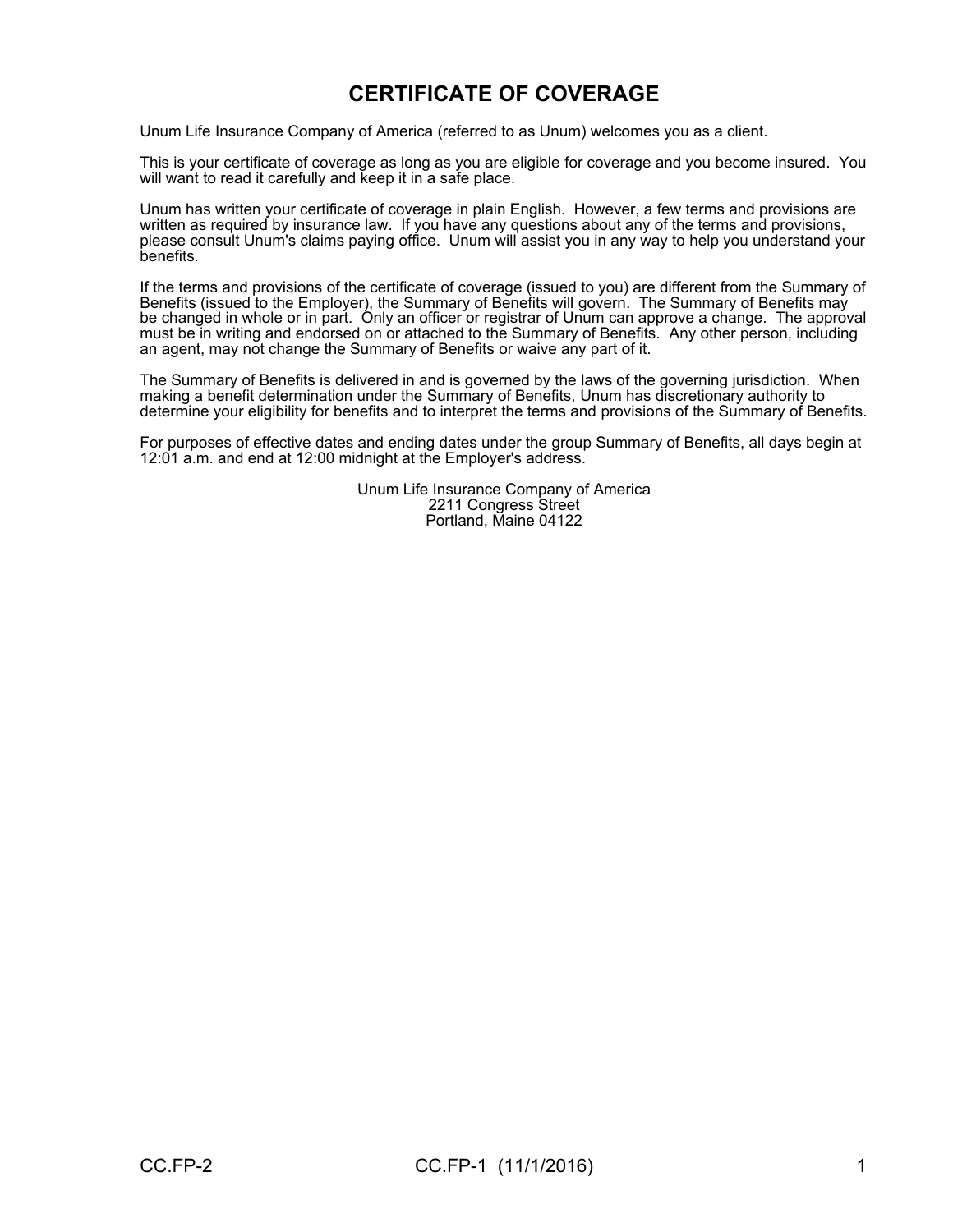# **TABLE OF CONTENTS**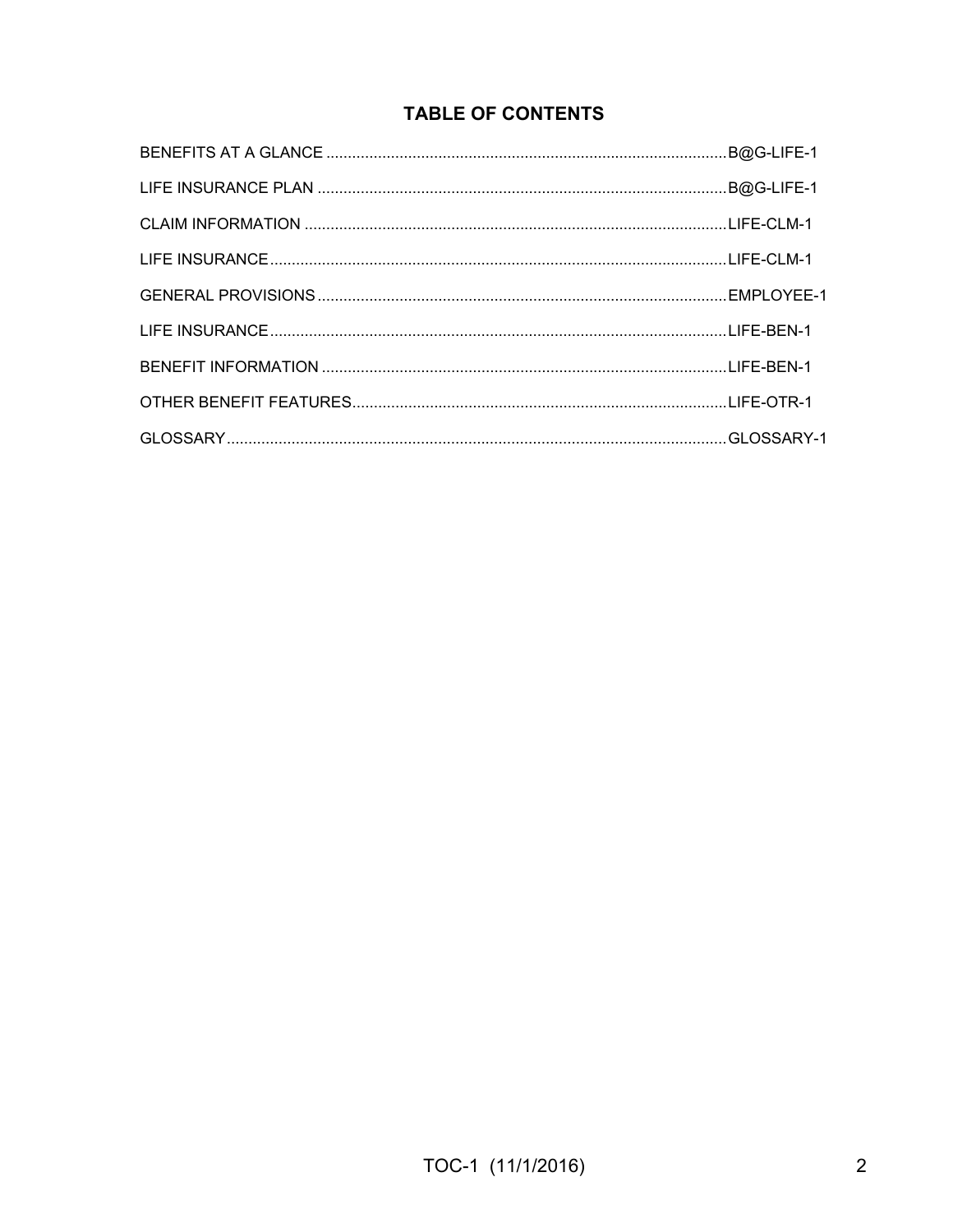# **BENEFITS AT A GLANCE**

#### **LIFE INSURANCE PLAN**

This life insurance plan provides financial protection for your beneficiary(ies) by paying a benefit in the event of your death. The amount your beneficiary(ies) receive(s) is based on the amount of coverage in effect just prior to the date of your death according to the terms and provisions of the plan. You also have the opportunity to have coverage for your dependents.

# **EMPLOYER'S ORIGINAL PLAN**

**EFFECTIVE DATE:** 

**IDENTIFICATION NUMBER:** 551767 022

#### **ELIGIBLE GROUP(S):**

All employees in active employment in the United States with the Employer.

#### **MINIMUM HOURS REQUIREMENT:**

Employees must be working at least 20 hours per week.

#### **WAITING PERIOD:**

For employees in an eligible group on or before January 1, 2002: None

For employees entering an eligible group after January 1, 2002: First of the month coincident with or next following 30 days of continuous active employment.

#### **REHIRE:**

If your employment ends and you are rehired within 1 year, your previous work while in an eligible group will apply toward the waiting period. All other Summary of Benefits' provisions apply.

#### **WHO PAYS FOR THE COVERAGE:**

**For You:**

**All employees electing the \$10,000 benefit, All employees electing the \$25,000 benefit, All employees electing the \$35,000 benefit, All employees electing the \$50,000 benefit** You and your Employer share the cost of your coverage.

#### **All employees of an entity of the Diocese of Sioux Falls who sponsor an employer paid life plan**

Your Employer pays the cost of your coverage.

#### **For Your Dependents:**

You and your Employer share the cost of your dependent coverage.

#### **ELIMINATION PERIOD:**

Premium Waiver: 90 days

Disability-based benefits begin the day after Unum approves your claim and the elimination period is completed.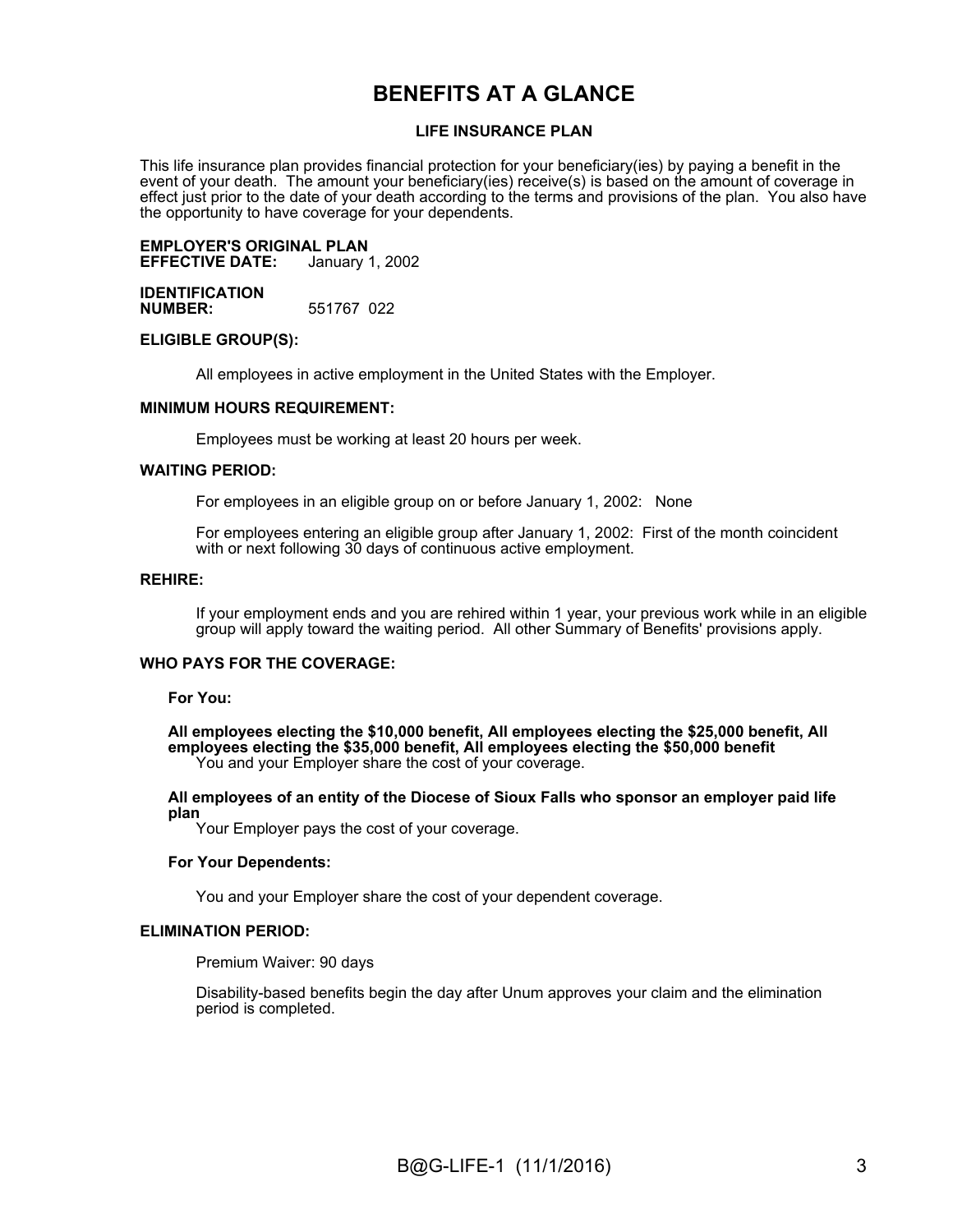#### **LIFE INSURANCE BENEFIT:**

#### **AMOUNT OF LIFE INSURANCE FOR YOU**

- **All employees electing the \$10,000 benefit.** \$10,000
- **All employees electing the \$25,000 benefit.** \$25,000
- **All employees electing the \$35,000 benefit.** \$35,000
- **All employees electing the \$50,000 benefit.** \$50,000

#### **All Employees of an entity of the Diocese of Sioux Falls who sponsor an employer paid life plan.**

\$50,000

AMOUNT OF LIFE INSURANCE AVAILABLE IF YOU BECOME INSURED AT CERTAIN AGES OR HAVE REACHED CERTAIN AGES WHILE INSURED

If you have reached age 65, but not age 70, your amount of life insurance will be:

- 65% of the amount of life insurance you had prior to age 65; or
- 65% of the amount of life insurance shown above if you become insured on or after age 65 but before age 70.

There will be no further increases in your amount of life insurance.

If you have reached age 70 or more, your amount of life insurance will be:

- 50% of the amount of life insurance you had prior to your first reduction; or
- 50% of the amount of life insurance shown above if you become insured on or after age 70.

There will be no further increases in your amount of life insurance.

#### **AMOUNT OF LIFE INSURANCE FOR YOUR DEPENDENTS**

#### **Spouse:**

\$2,000

#### **Children:**

| Live birth to 14 days: | \$100   |
|------------------------|---------|
| 14 days to 6 months:   | \$1,000 |
| 6 months to age 26:    | \$1,000 |

THE AMOUNT OF LIFE INSURANCE FOR A DEPENDENT WILL NOT BE MORE THAN 100% OF YOUR AMOUNT OF LIFE INSURANCE.

#### **SOME LOSSES MAY NOT BE COVERED UNDER THIS PLAN.**

#### **OTHER FEATURES:**

Accelerated Benefit

Conversion

**Portability** 

NOTE: Portability under this plan is available to an insured spouse in the event of divorce from an insured employee, subject to all terms and conditions otherwise applicable to ported spouse coverage.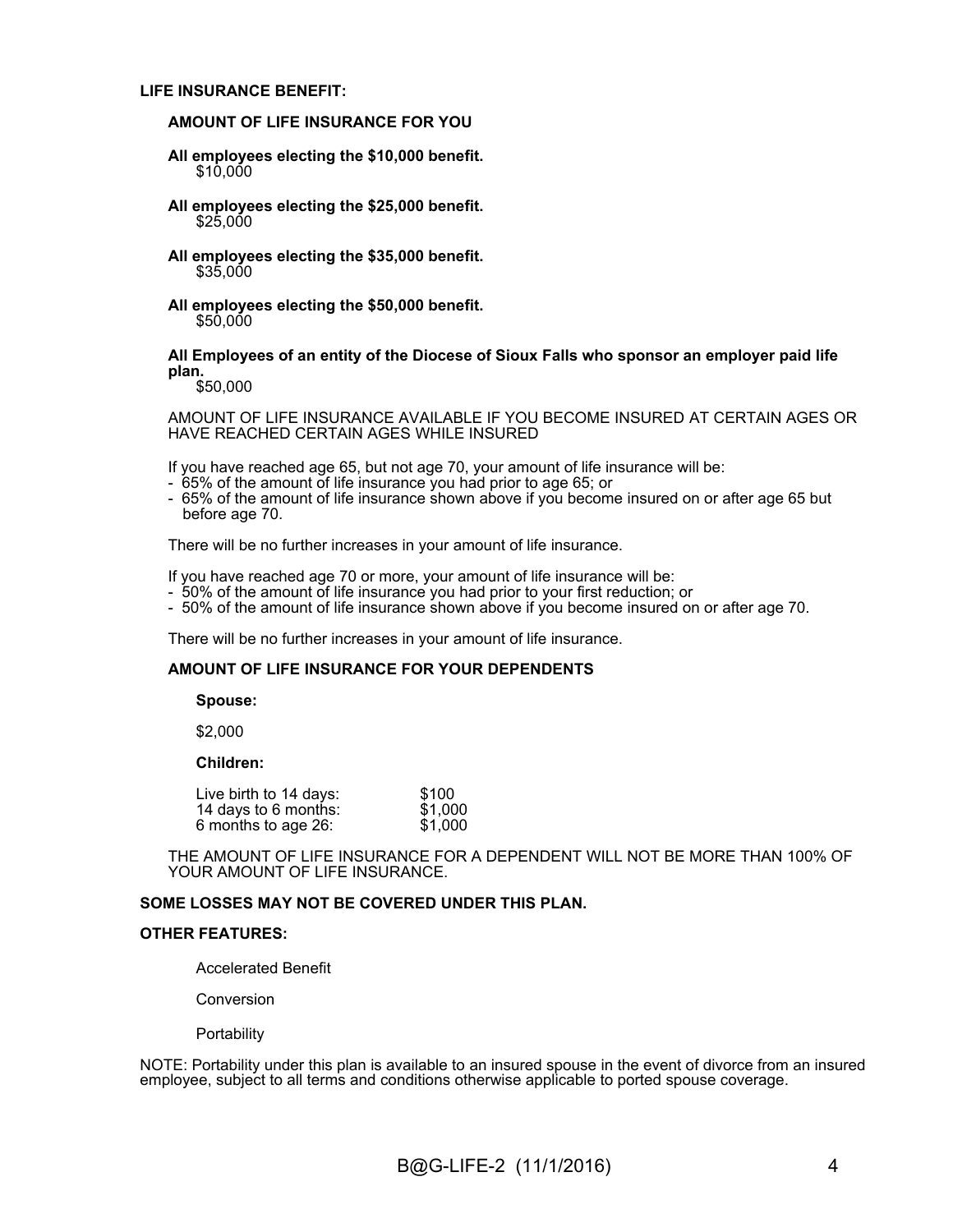**The above items are only highlights of this plan. For a full description of your coverage, continue reading your certificate of coverage section.** The plan includes enrollment, risk management and other support services related to your Employer's Benefit Program.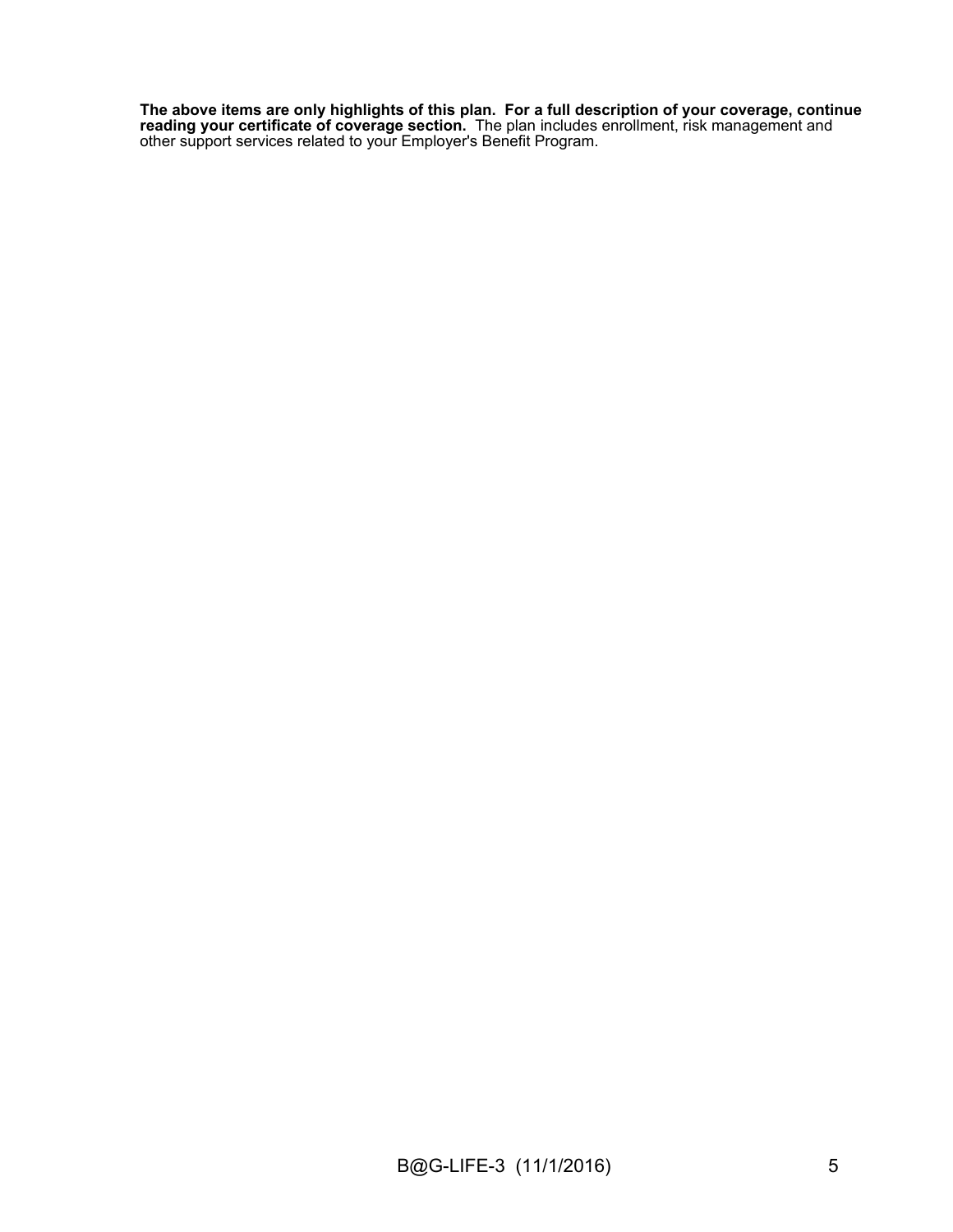# **CLAIM INFORMATION**

# **LIFE INSURANCE**

#### *WHEN DO YOU OR YOUR AUTHORIZED REPRESENTATIVE NOTIFY UNUM OF A CLAIM?*

We encourage you or your authorized representative to notify us as soon as possible, so that a claim decision can be made in a timely manner.

If a claim is based on your disability, written notice and proof of claim must be sent no later than 90 days after the end of the elimination period.

If a claim is based on death, written notice and proof of claim must be sent no later than 90 days after the date of death.

If it is not possible to give proof within these time limits, it must be given no later than 1 year after the proof is required as specified above. These time limits will not apply during any period you or your authorized representative lacks the legal capacity to give us proof of claim.

The claim form is available from your Employer, or you or your authorized representative can request a claim form from us. If you or your authorized representative does not receive the form from Unum within 15 days of the request, send Unum written proof of claim without waiting for the form.

If you have a disability, you must notify us immediately when you return to work in any capacity, regardless of whether you are working for your Employer.

#### *HOW DO YOU FILE A CLAIM FOR A DISABILITY?*

You or your authorized representative, and your Employer must fill out your own sections of the claim form and then give it to your attending physician. Your physician should fill out his or her section of the form and send it directly to Unum.

#### *WHAT INFORMATION IS NEEDED AS PROOF OF YOUR CLAIM?*

If your claim is based on your disability, your proof of claim, provided at your expense, must show:

- that you are under the **regular care** of a **physician**;
- the date your disability began;
- the cause of your disability;
- the extent of your disability, including restrictions and limitations preventing you from performing your regular occupation or any gainful occupation; and
- the name and address of any **hospital or institution** where you received treatment, including all attending physicians.

We may request that you send proof of continuing disability indicating that you are under the regular care of a physician. This proof, provided at your expense, must be received within 45 days of a request by us.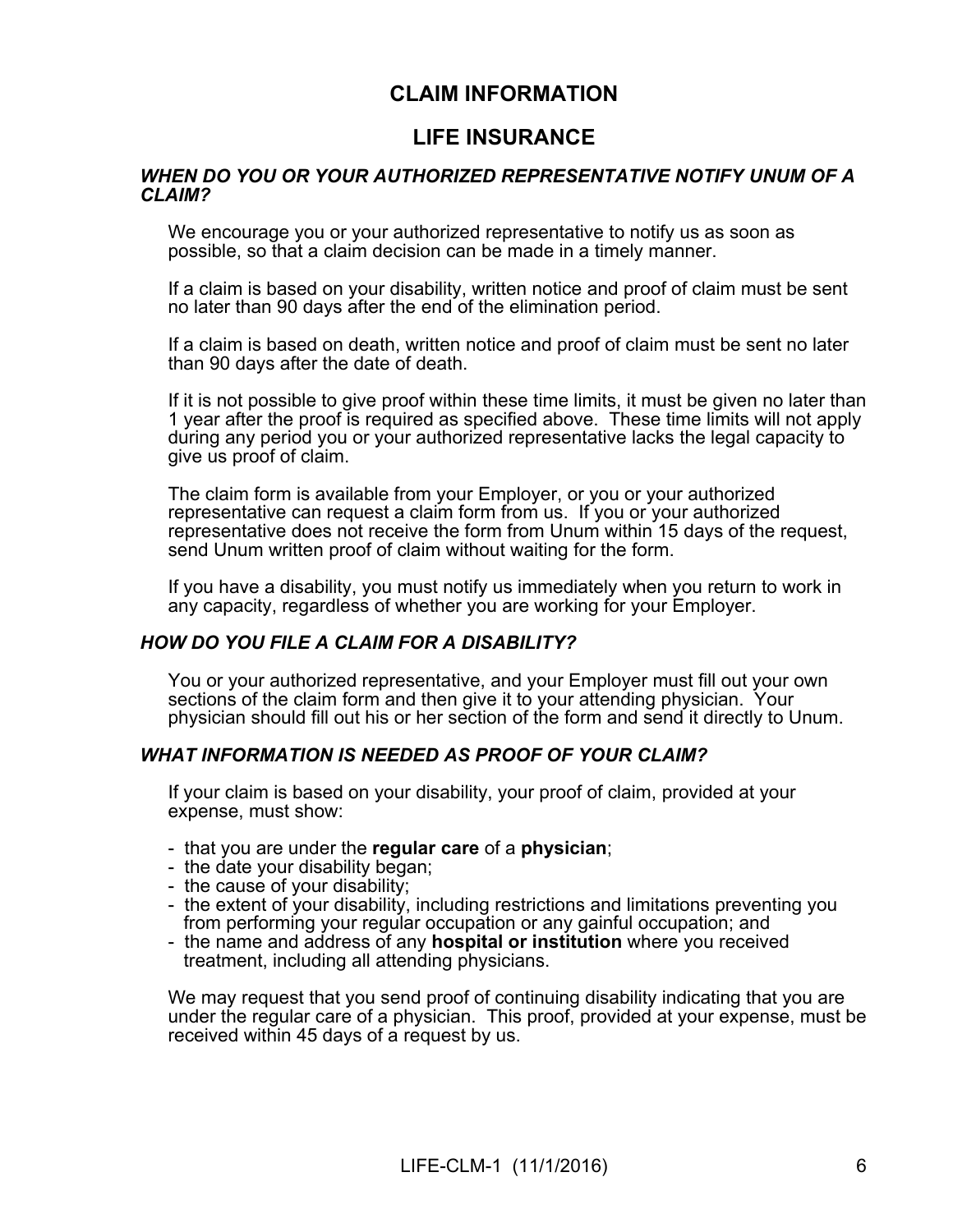If claim is based on death, proof of claim, provided at your or your authorized representative's expense, must show the cause of death. Also a certified copy of the death certificate must be given to us.

In some cases, you will be required to give Unum authorization to obtain additional medical and non-medical information as part of your proof of claim or proof of continuing disability. Unum will deny your claim if the appropriate information is not submitted.

#### *WHEN CAN UNUM REQUEST AN AUTOPSY?*

In the case of death, Unum will have the right and opportunity to request an autopsy where not forbidden by law.

#### *HOW DO YOU DESIGNATE OR CHANGE A BENEFICIARY? (Beneficiary Designation)*

At the time you become insured, you should name a beneficiary on your enrollment form for your death benefits under your life insurance. You may change your beneficiary at any time by filing a form approved by Unum with your Employer. The new beneficiary designation will be effective as of the date you sign that form. However, if we have taken any action or made any payment before your Employer receives that form, that change will not go into effect.

It is important that you name a beneficiary and keep your designation current. If more than one beneficiary is named and you do not designate their order or share of payments, the beneficiaries will share equally. The share of a beneficiary who dies before you, or the share of a beneficiary who is disqualified, will pass to any surviving beneficiaries in the order you designated.

If you do not name a beneficiary, or if all named beneficiaries do not survive you, or if your named beneficiary is disqualified, your death benefit will be paid to your estate.

Instead of making a death payment to your estate, Unum has the right to make payment to the first surviving family members of the family members in the order listed below:

- spouse;
- child or children;
- mother or father; or
- sisters or brothers.

If we are to make payments to a beneficiary who lacks the legal capacity to give us a release, Unum may pay up to \$2,000 to the person or institution that appears to have assumed the custody and main support of the beneficiary. This payment made in good faith satisfies Unum's legal duty to the extent of that payment and Unum will not have to make payment again.

Also, at Unum's option, we may pay up to \$1,000 to the person or persons who, in our opinion, have incurred expenses for your last sickness and death.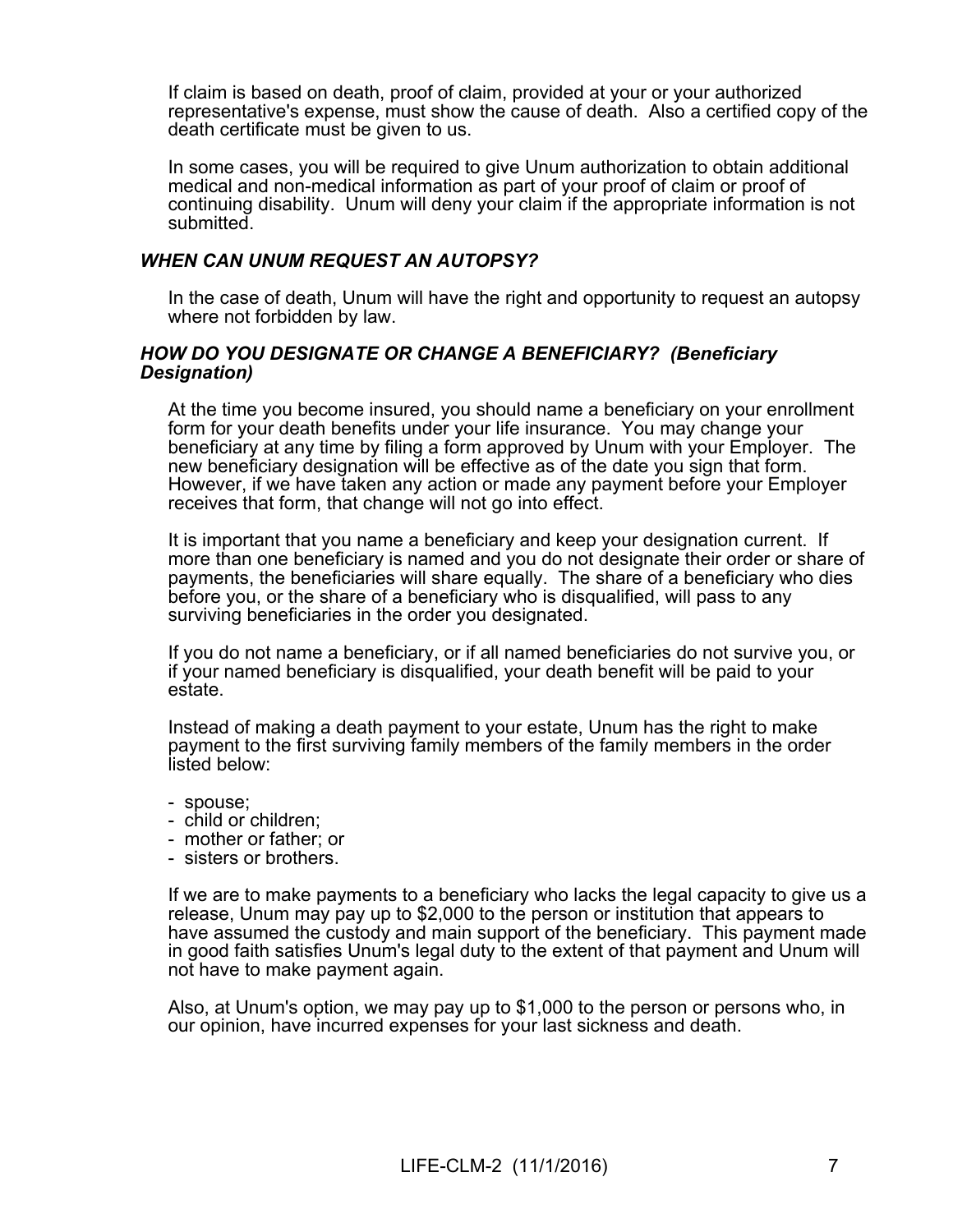In addition, if you do not survive your spouse, and dependent life coverage is continued, then your surviving spouse should name a beneficiary according to the requirements specified above for you.

#### *HOW WILL UNUM MAKE PAYMENTS?*

If your or your dependent's life claim is at least \$10,000, Unum will make available to the beneficiary a **retained asset account** (the Unum Security Account).

Payment for the life claim may be accessed by writing a draft in a single sum or drafts in smaller sums. The funds for the draft or drafts are fully guaranteed by Unum.

If the life claim is less than \$10,000, Unum will pay it in one lump sum to you or your beneficiary.

Also, you or your beneficiary may request the life claim to be paid according to one of Unum's other settlement options. This request must be in writing in order to be paid under Unum's other settlement options.

If you do not survive your spouse, and dependent life coverage is continued, then your surviving spouse's death claim will be paid to your surviving spouse's beneficiary.

All other benefits will be paid to you.

#### *WHAT HAPPENS IF UNUM OVERPAYS YOUR CLAIM?*

Unum has the right to recover any overpayments due to:

- fraud; and
- any error Unum makes in processing a claim.

You must reimburse us in full. We will determine the method by which the repayment is to be made.

Unum will not recover more money than the amount we paid you.

#### *WHAT ARE YOUR ASSIGNABILITY RIGHTS FOR THE DEATH BENEFITS UNDER YOUR LIFE INSURANCE? (Assignability Rights)*

The rights provided to you by the plan for life insurance are owned by you, unless:

- you have previously assigned these rights to someone else (known as an "assignee"); or
- you assign your rights under the plan(s) to an assignee.

We will recognize an assignee as the owner of the rights assigned only if:

- the assignment is in writing, signed by you, and acceptable to us in form; and
- a signed or certified copy of the written assignment has been received and registered by us at our home office.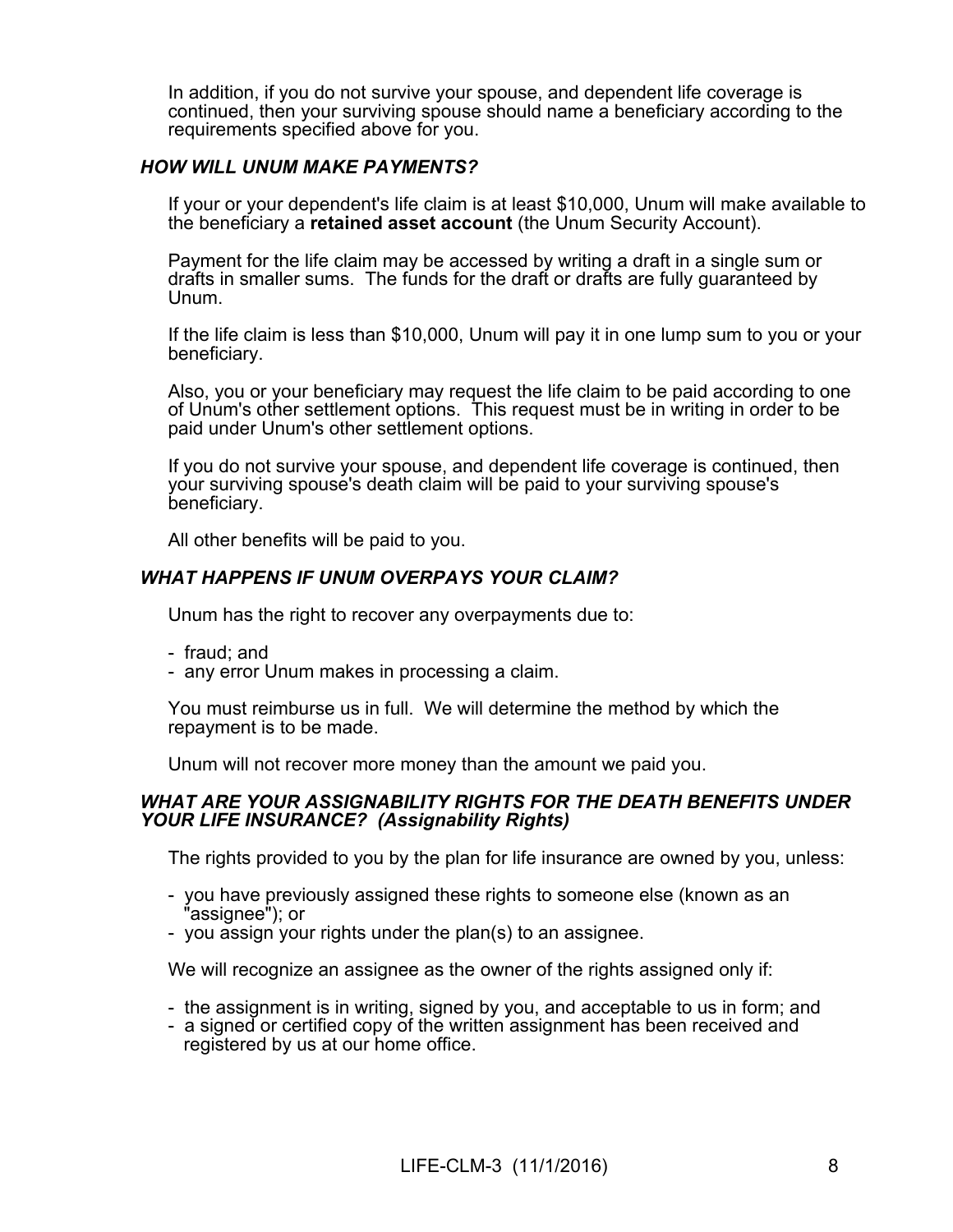We will not be responsible for the legal, tax or other effects of any assignment, or for any action taken under the plan(s') provisions before receiving and registering an assignment.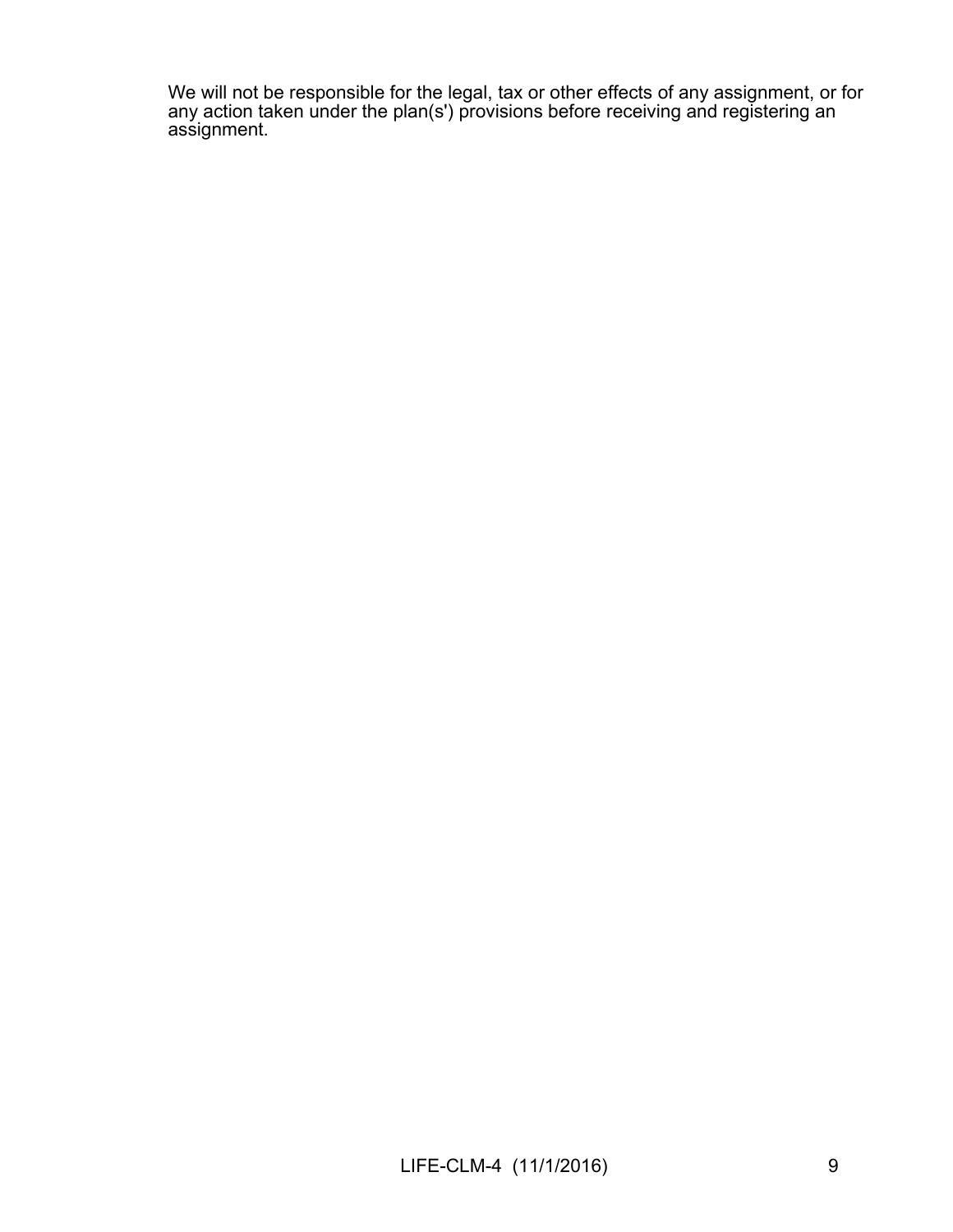# **GENERAL PROVISIONS**

### *WHAT IS THE CERTIFICATE OF COVERAGE?*

This certificate of coverage is a written statement prepared by Unum and may include attachments. It tells you:

- the coverage for which you may be entitled;
- to whom Unum will make a payment; and
- the limitations, exclusions and requirements that apply within a plan.

#### *WHEN ARE YOU ELIGIBLE FOR COVERAGE?*

If you are working for your Employer in an eligible group, the date you are eligible for coverage is the later of:

- the plan effective date; or
- the day after you complete your **waiting period**.

#### *WHEN DOES YOUR COVERAGE BEGIN?*

When you and your Employer share the cost of your coverage under a plan or when you pay 100% of the cost yourself, you will be covered at 12:01 a.m. on the latest of:

- the date you are eligible for coverage, if you apply for insurance on or before that date;
- the date you apply for insurance, if you apply within 31 days after your eligibility date; or
- the date Unum approves your evidence of insurability form, if **evidence of insurability** is required.

Evidence of insurability is required if you:

- are a late applicant, which means you apply for coverage more than 31 days after the date you are eligible for coverage; or
- voluntarily cancelled your coverage and are reapplying.

An evidence of insurability form can be obtained from your Employer.

#### *WHEN CAN YOU APPLY FOR COVERAGE IF YOU APPLY MORE THAN 31 DAYS AFTER YOUR ELIGIBILITY DATE OR IF YOU VOLUNTARILY CANCELLED YOUR COVERAGE AND ARE REAPPLYING?*

You can apply for coverage within 31 days of a **change in status**.

A change in coverage due to a change in status will begin at 12:01 a.m. on the later of:

- the date of the change in status, if you apply on or before that date;
- the date you apply, if you apply within 31 days after the date of the change in status; or
- the date Unum approves your evidence of insurability form, if evidence of insurability is required.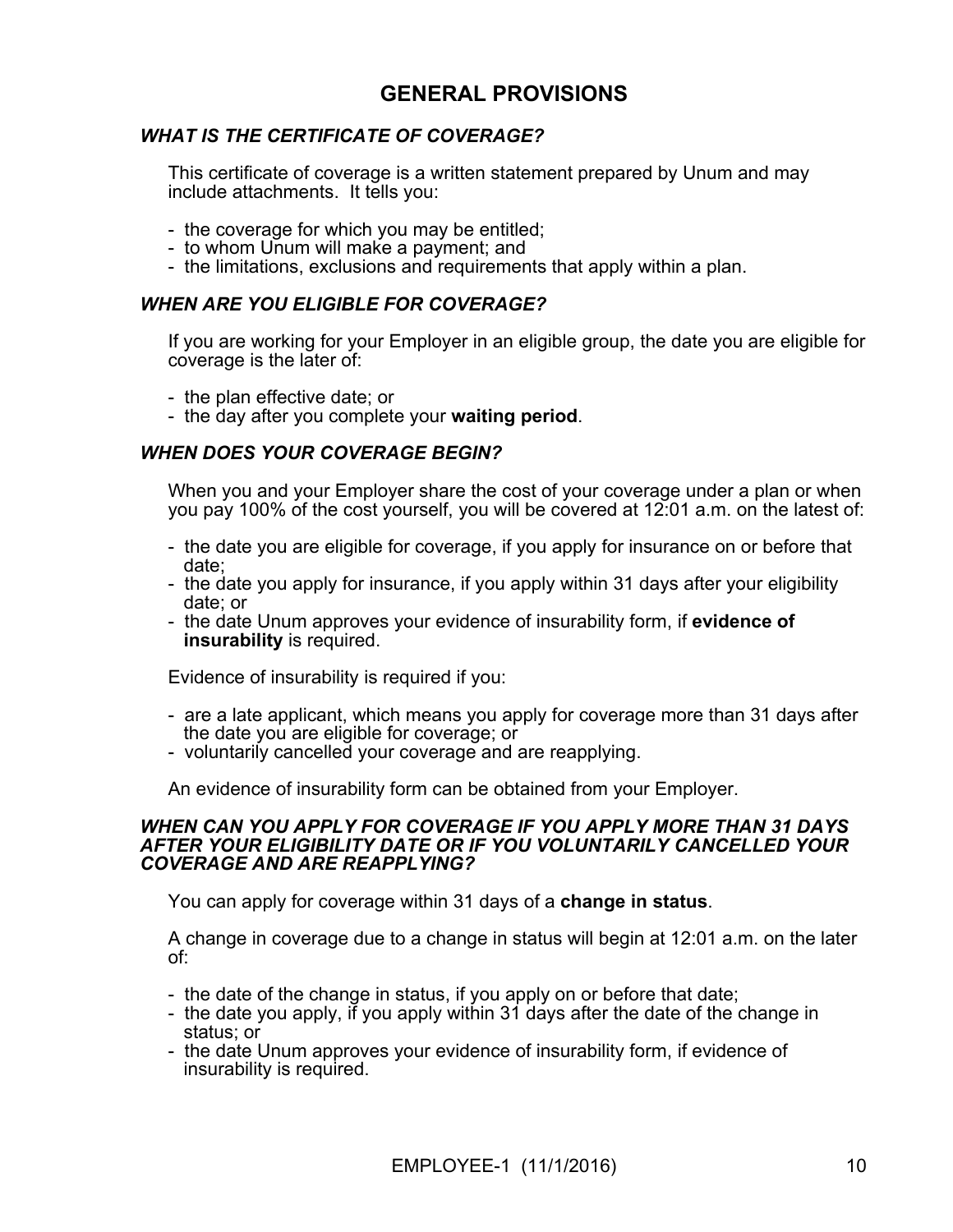#### *WHAT IF YOU ARE ABSENT FROM WORK ON THE DATE YOUR COVERAGE WOULD NORMALLY BEGIN?*

If you are absent from work due to injury, sickness, temporary layoff or leave of absence, your coverage will begin on the date you return to **active employment**.

#### *ONCE YOUR COVERAGE BEGINS, WHAT HAPPENS IF YOU ARE NOT WORKING DUE TO INJURY OR SICKNESS?*

If you are not working due to injury or sickness, and if premium is paid, you may continue to be covered for up to the later of:

- 6 months; or
- until a determination is made on your life insurance premium waiver claim, if applicable.

#### *ONCE YOUR COVERAGE BEGINS, WHAT HAPPENS IF YOU ARE TEMPORARILY NOT WORKING?*

If you are on a temporary **layoff**, and if premium is paid, you will be covered for up to 180 days following the date your temporary layoff begins.

If you are on a **leave of absence**, and if premium is paid, you will be covered for up to 180 days following the date your leave of absence begins.

#### *WHEN WILL CHANGES TO YOUR COVERAGE TAKE EFFECT?*

Once your coverage begins, any increased or additional coverage due to a change in your annual earnings or due to a plan change requested by your Employer will take effect immediately or on the date Unum approves your evidence of insurability form, if evidence of insurability is required. You must be in active employment or on a covered layoff or leave of absence.

If you are not in active employment due to injury or sickness, any increased or additional coverage due to a change in your annual earnings or due to a plan change will begin on the date you return to active employment.

Any decrease in coverage will take effect immediately but will not affect a **payable claim** that occurs prior to the decrease.

#### *WHEN DOES YOUR COVERAGE END?*

Your coverage under the Summary of Benefits or a plan ends on the earliest of:

- the date the Summary of Benefits or a plan is cancelled;
- the date your Employer no longer is a member of the Trust;
- the date you no longer are in an eligible group;
- the date your eligible group is no longer covered;
- the last day of the period for which you made any required contributions; or
- the last day you are in active employment unless continued due to a covered layoff or leave of absence or due to an injury or sickness, as described in this certificate of coverage.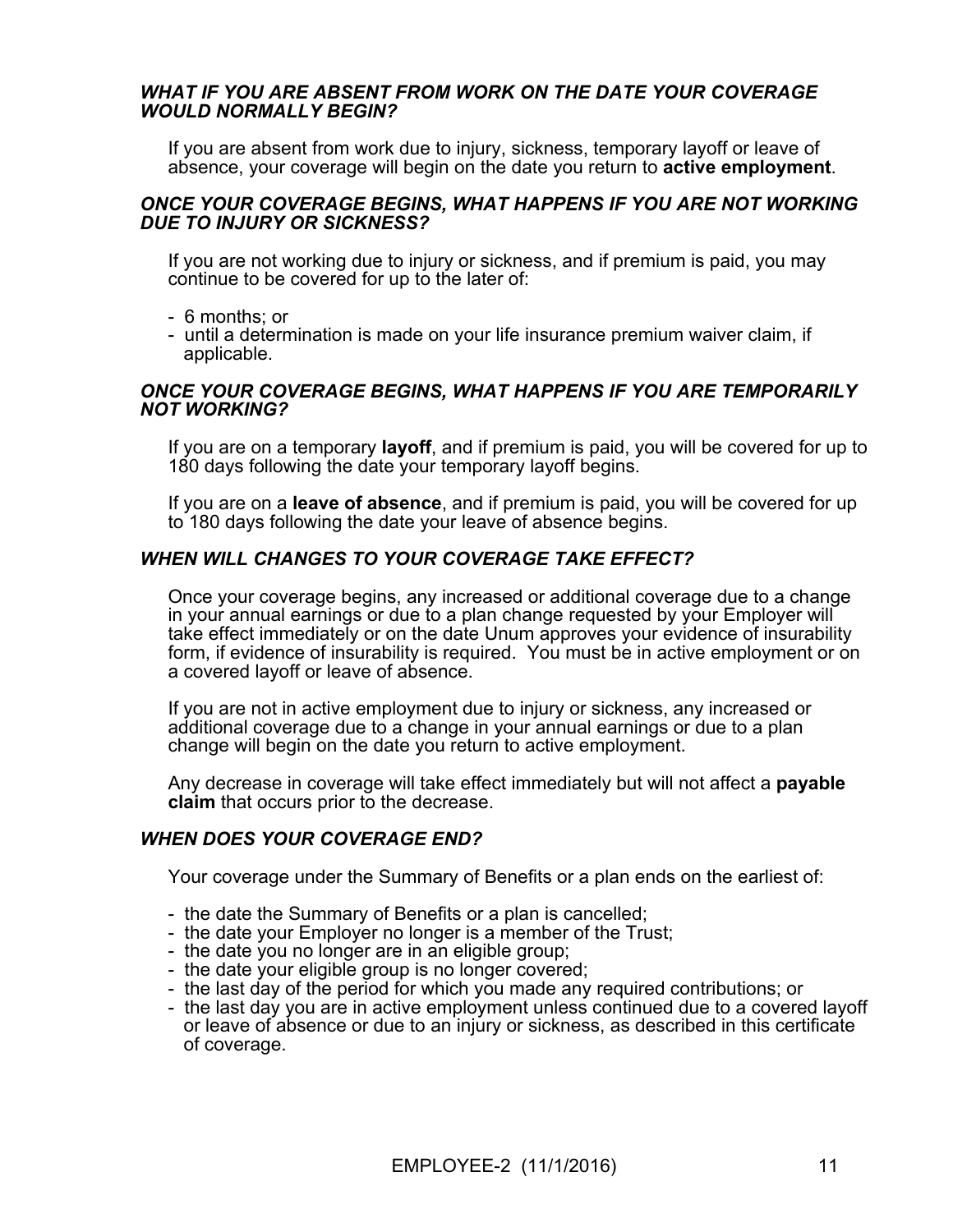Unum will provide coverage for a payable claim which occurs while you are covered under the Summary of Benefits or plan.

### *WHEN ARE YOU ELIGIBLE TO ELECT DEPENDENT COVERAGE?*

If you elect coverage for yourself or are insured under the plan, you are eligible to elect dependent coverage for your spouse only, your dependent children only or both.

### *WHEN ARE YOUR DEPENDENTS ELIGIBLE FOR COVERAGE?*

The date your dependents are eligible for coverage is the later of:

- the date your insurance begins; or
- the date you first acquire a dependent.

#### *WHAT DEPENDENTS ARE ELIGIBLE FOR COVERAGE?*

The following dependents are eligible for coverage under the plan:

- Your lawful spouse, including a legally separated spouse. You may not cover your spouse as a dependent if your spouse is enrolled for coverage as an employee.
- Your children from live birth but less than age 26. Stillborn children are not eligible for coverage.
- Your **handicapped** dependent children age 26 or over who became handicapped prior to the child's attainment of age 26.

 Unum must receive proof within 31 days of the date the child is eligible for coverage under this Summary of Benefits, and as required during the first two years. After the first two years, Unum will ask for proof when needed, but not more than once a year.

Children include your own natural offspring, lawfully adopted children and stepchildren. They also include foster children. A child will be considered adopted on the date of placement in your home.

No child may be covered by more than one employee in the plan.

No child can be covered as both an employee and a dependent.

#### *WHEN DOES YOUR DEPENDENT COVERAGE BEGIN?*

When you and your Employer share the cost of your dependent coverage under a plan or when you pay 100% of the cost yourself, your dependents will be covered at 12:01 a.m. on the latest of:

- the date your dependents are eligible for coverage, if you apply for insurance on or before that date;
- the date you apply for dependent insurance, if you apply within 31 days after your dependents' eligibility date; or
- the date Unum approves your dependent's evidence of insurability form, if evidence of insurability is required.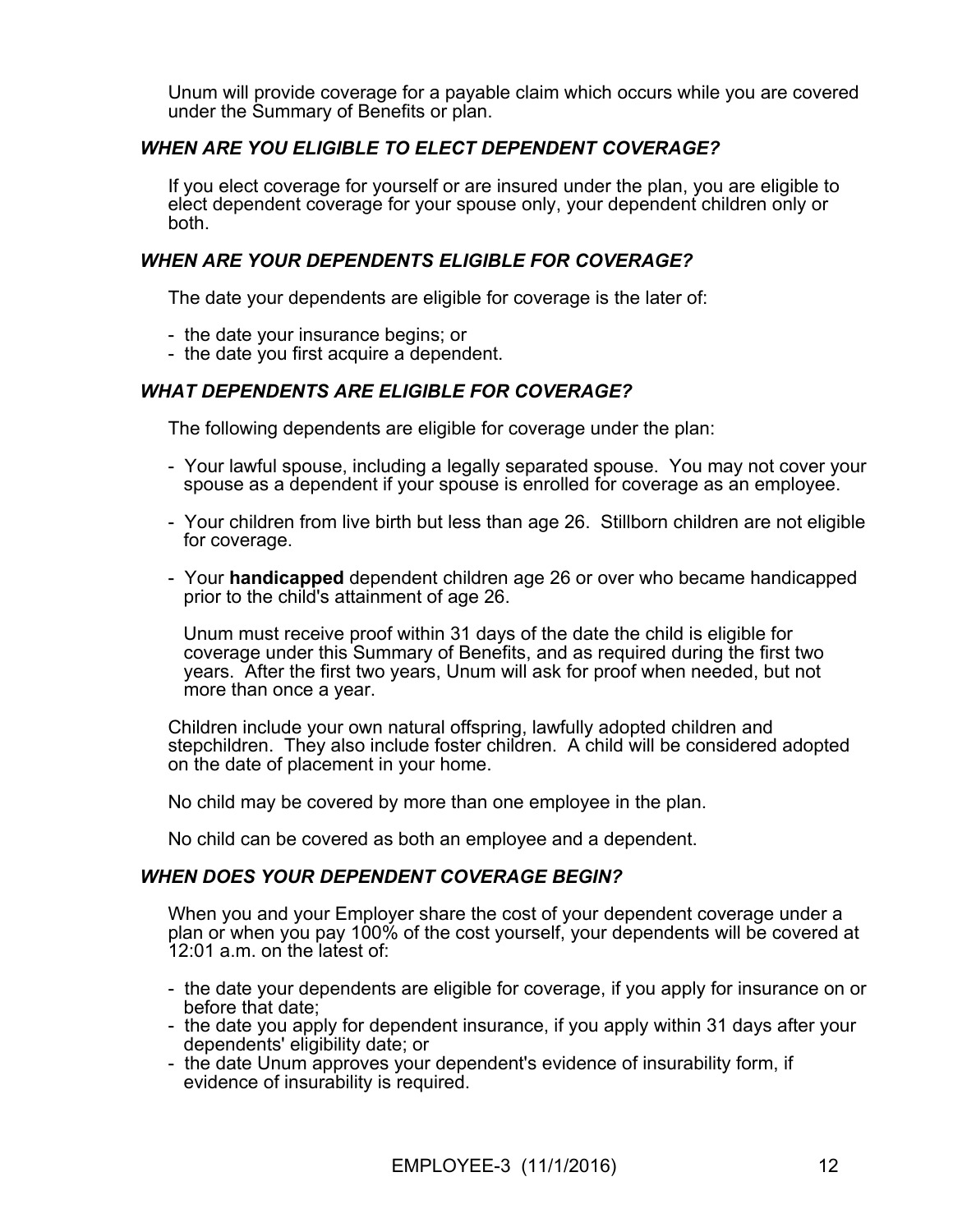Evidence of insurability is required if:

- your dependents are late applicants, which means you apply for dependent coverage more than 31 days after the date your dependents are eligible for coverage; or
- you voluntarily cancelled your dependent coverage and are reapplying; or
- you declined your dependent coverage and now are applying.

An evidence of insurability form for your dependents can be obtained from your Employer.

#### *WHEN CAN YOU APPLY FOR DEPENDENT COVERAGE IF YOU APPLY MORE THAN 31 DAYS AFTER YOUR ELIGIBILITY DATE OR IF YOU VOLUNTARILY CANCELLED YOUR DEPENDENT COVERAGE AND ARE REAPPLYING?*

You can apply for dependent coverage within 31 days of a change in status.

A change in dependent coverage due to a change in status will begin at 12:01 a.m. on the later of:

- the date of the change in status, if you apply on or before that date;
- the date you apply, if you apply within 31 days after the date of the change in status; or
- the date Unum approves your dependent's evidence of insurability form, if evidence of insurability is required.

#### *WHAT IF YOUR DEPENDENT IS TOTALLY DISABLED ON THE DATE YOUR DEPENDENT'S COVERAGE WOULD NORMALLY BEGIN?*

If your eligible dependent is **totally disabled**, your dependent's coverage will begin on the date your eligible dependent no longer is totally disabled. This provision does not apply to a newborn child while dependent insurance is in effect.

#### *WHEN WILL CHANGES TO YOUR DEPENDENT'S COVERAGE TAKE EFFECT?*

Once your dependent's coverage begins, any increased or additional dependent coverage due to a plan change requested by your Employer will take effect immediately or on the date Unum approves your dependent's evidence of insurability form, if evidence of insurability is required, provided your dependent is not totally disabled. You must be in active employment or on a covered layoff or leave of absence.

If you are not in active employment due to injury or sickness, any increased or additional dependent coverage due to a plan change will begin on the date you return to active employment.

If your dependent is totally disabled, any increased or additional dependent coverage will begin on the date your dependent is no longer totally disabled.

Any decreased coverage will take effect immediately but will not affect a payable claim that occurs prior to the decrease.

#### *WHEN DOES YOUR DEPENDENT'S COVERAGE END?*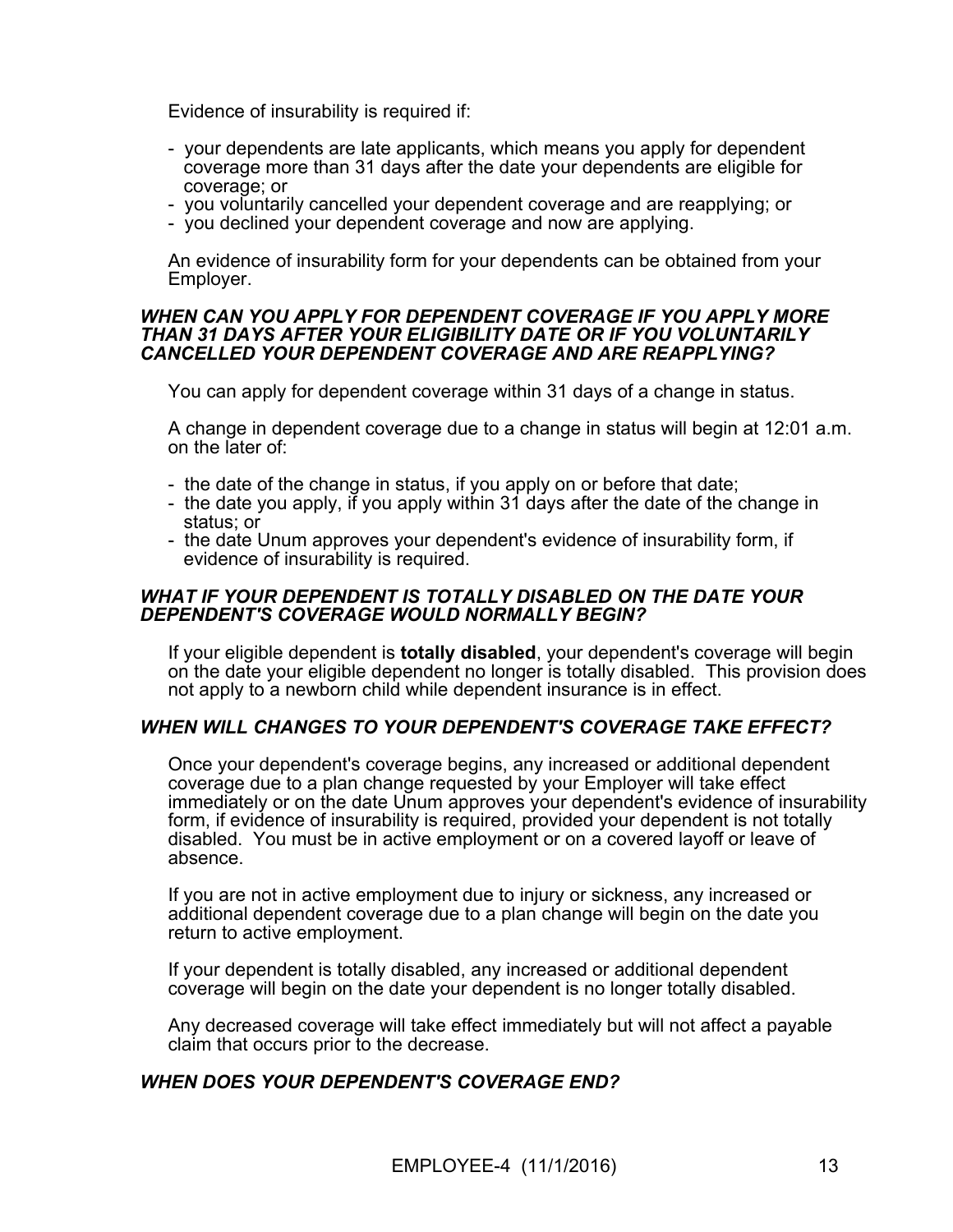Your dependent's coverage under the Summary of Benefits or a plan ends on the earliest of:

- the date the Summary of Benefits or a plan is cancelled;
- the date you no longer are in an eligible group;
- the date your eligible group is no longer covered;
- the date of your death;
- the last day of the period for which you made any required contributions; or
- the last day you are in active employment unless continued due to a covered layoff or leave of absence or due to an injury or sickness, as described in this certificate of coverage.

Coverage for any one dependent will end on the earliest of:

- the date your coverage under a plan ends;
- the date your dependent ceases to be an eligible dependent;
- for a spouse, the date of divorce or annulment.

Unum will provide coverage for a payable claim which occurs while your dependents are covered under the Summary of Benefits or plan.

#### *WILL COVERAGE CONTINUE FOR A HANDICAPPED CHILD INSURED UNDER THE PLAN WHO IS AGE 26 OR OVER?*

Coverage will continue for a child age 26 or over who is handicapped, provided:

- the child is currently insured under the plan; and
- you are the main source of support and maintenance.

Unum must receive proof within 31 days of the date the child attains 26 and as required during the first two years. After the first two years, Unum will ask for proof when needed, but not more than once a year.

#### *WHAT ARE THE TIME LIMITS FOR LEGAL PROCEEDINGS?*

You or your authorized representative can start legal action regarding a claim 60 days after proof of claim has been given and up to 3 years from the time proof of claim is required, unless otherwise provided under federal law.

#### *HOW CAN STATEMENTS MADE IN YOUR APPLICATION FOR THIS COVERAGE BE USED?*

Unum considers any statements you, your Employer or the Trust makes in a signed application for coverage or an evidence of insurability form a representation and not a warranty. If any of the statements you, your Employer or the Trust make are not complete and/or not true at the time they are made, we can:

- reduce or deny any claim; or
- cancel your coverage from the original effective date.

We will use only statements made in a signed application or an evidence of insurability form as a basis for doing this.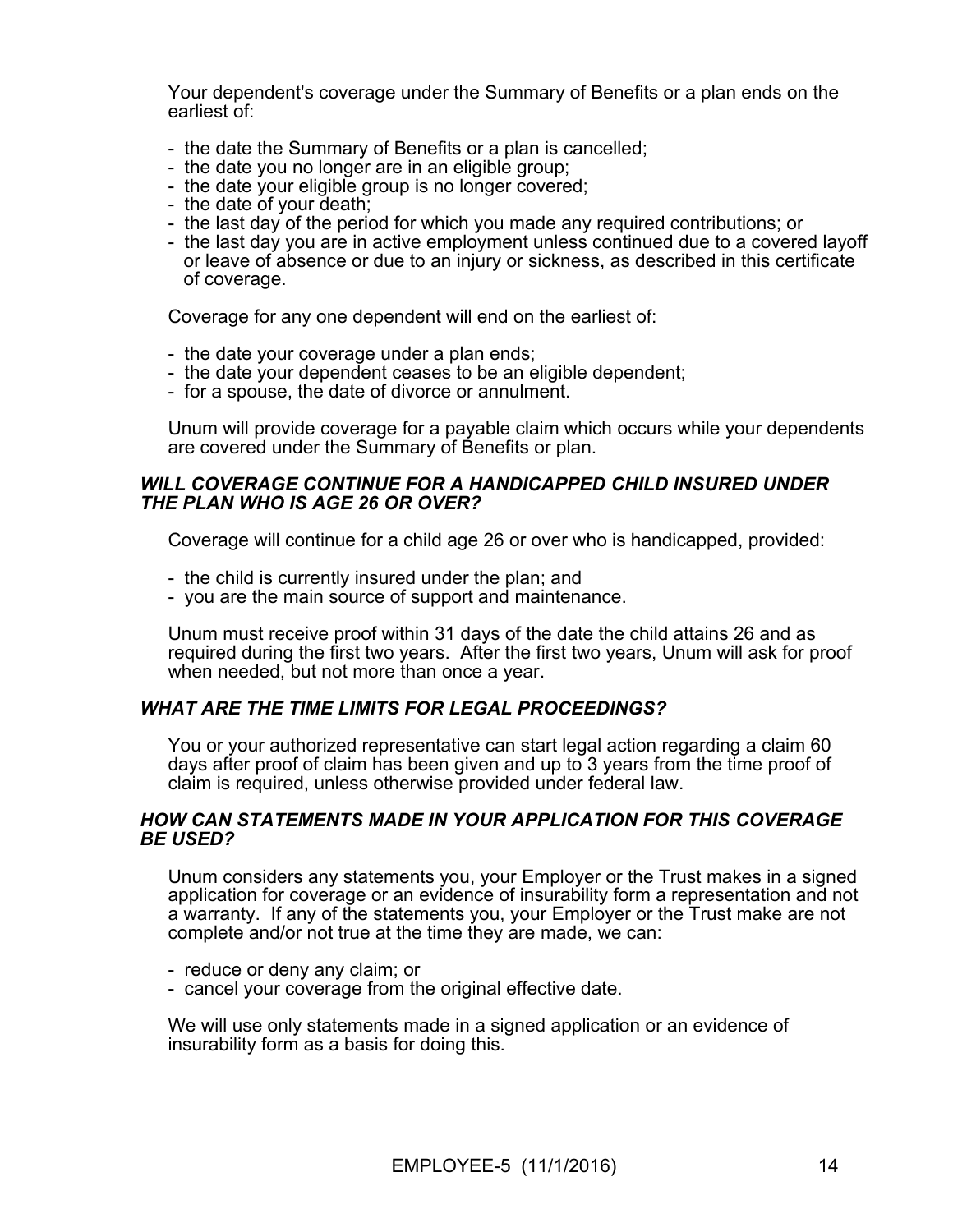Except in the case of fraud, Unum can take action only in the first 2 years coverage is in force.

If the Employer or the Trust gives us information about you that is incorrect, we will:

- use the facts to decide whether you have coverage under the plan and in what amounts; and
- make a fair adjustment of the premiums.

### *HOW WILL UNUM HANDLE INSURANCE FRAUD?*

Unum wants to ensure you, your Employer or the Trust do not incur additional insurance costs as a result of the undermining effects of insurance fraud. Unum promises to focus on all means necessary to support fraud detection, investigation, and prosecution.

It is a crime if you knowingly, and with intent to injure, defraud or deceive Unum, or provide any information, including filing a claim, that contains any false, incomplete or misleading information. These actions, as well as submission of materially false information, will result in denial of your claim, and are subject to prosecution and punishment to the full extent under state and/or federal law. Unum will pursue all appropriate legal remedies in the event of insurance fraud.

#### *DOES THE SUMMARY OF BENEFITS REPLACE OR AFFECT ANY WORKERS' COMPENSATION OR STATE DISABILITY INSURANCE?*

The Summary of Benefits does not replace or affect the requirements for coverage by any workers' compensation or state disability insurance.

### *DOES YOUR EMPLOYER ACT AS YOUR AGENT OR UNUM'S AGENT?*

For the purposes of the Summary of Benefits, your Employer acts on its own behalf or as your agent. Under no circumstances will your Employer be deemed the agent of Unum.

### *DOES THE TRUST ACT AS YOUR AGENT OR UNUM'S AGENT?*

For purposes of the Master Summary and this Summary of Benefits, the Trust acts on its own behalf or as your agent. Under no circumstances will the Trust be deemed the agent of Unum.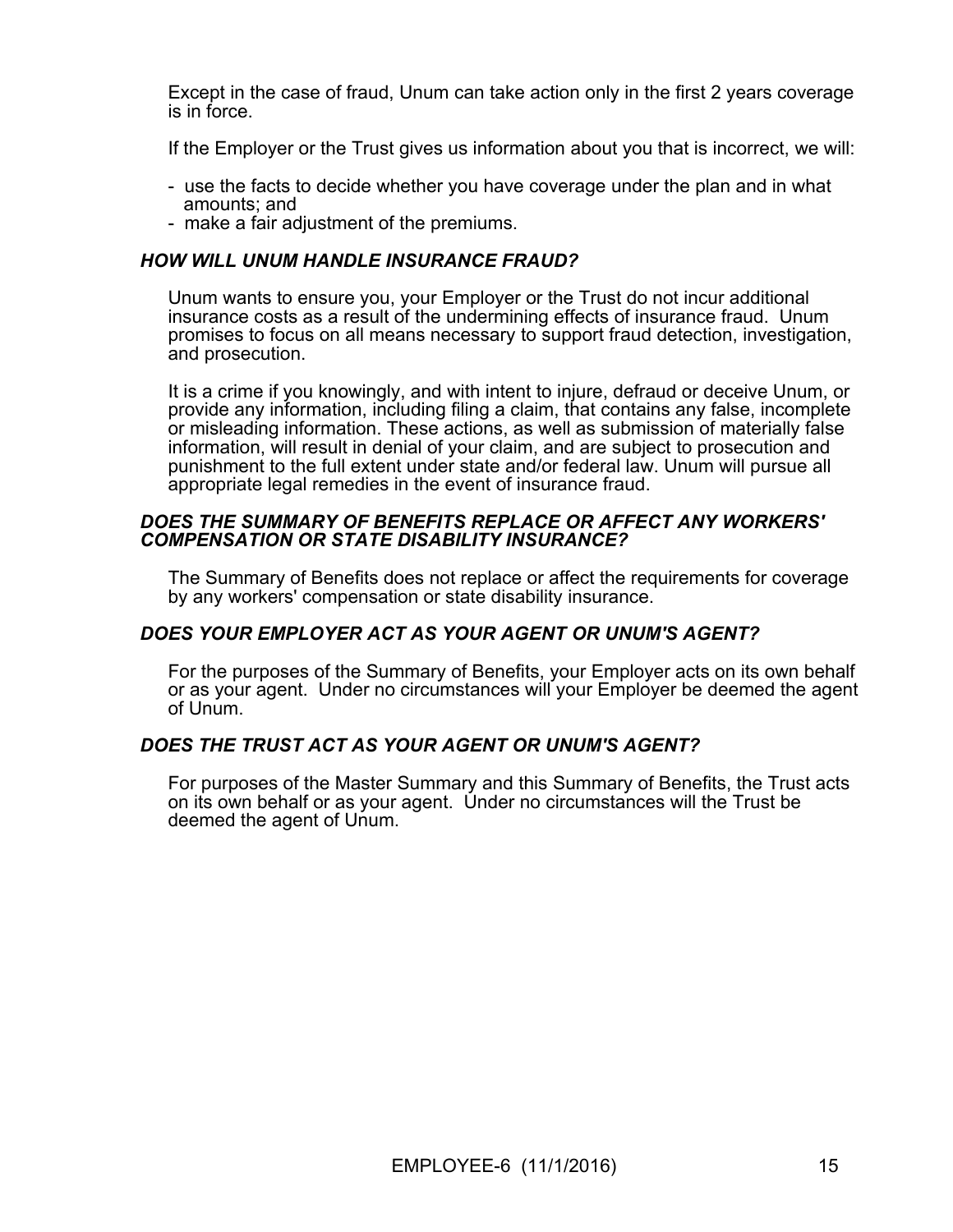# **LIFE INSURANCE**

# **BENEFIT INFORMATION**

### *WHEN WILL YOUR BENEFICIARY RECEIVE PAYMENT?*

Your beneficiary(ies) will receive payment when Unum approves your death claim.

#### *WHAT DOCUMENTS ARE REQUIRED FOR PROOF OF DEATH?*

Unum will require a certified copy of the death certificate, enrollment documents and a Notice and Proof of Claim form.

#### *HOW MUCH WILL UNUM PAY YOU IF UNUM APPROVES YOUR DEPENDENT'S DEATH CLAIM?*

Unum will determine the payment according to the amount of insurance shown in the LIFE INSURANCE **"BENEFITS AT A GLANCE"** page.

#### *HOW MUCH WILL UNUM PAY YOUR BENEFICIARY IF UNUM APPROVES YOUR DEATH CLAIM?*

Unum will determine the payment according to the amount of insurance shown in the LIFE INSURANCE **"BENEFITS AT A GLANCE"** page.

#### *WHAT HAPPENS TO YOUR LIFE INSURANCE COVERAGE IF YOU BECOME DISABLED?*

Your life insurance coverage may be continued for a specific time and your life insurance premium will be waived if you qualify as described below.

#### *HOW LONG MUST YOU BE DISABLED BEFORE YOU ARE ELIGIBLE TO HAVE LIFE PREMIUMS WAIVED?*

You must be disabled through your **elimination period**.

Your elimination period is 90 days.

#### *WHEN WILL YOUR LIFE INSURANCE PREMIUM WAIVER BEGIN?*

Your life insurance premium waiver will begin when we approve your claim, if the elimination period has ended and you meet the following conditions. Your Employer may continue premium payments until Unum notifies your Employer of the date your life insurance premium waiver begins.

Your life insurance premium will be waived if you meet these conditions:

- you are less than 60 and insured under the plan.
- you become disabled and remain disabled during the elimination period.
- you meet the notice and proof of claim requirements for disability while your life insurance is in effect or within three months after it ends.
- your claim is approved by Unum.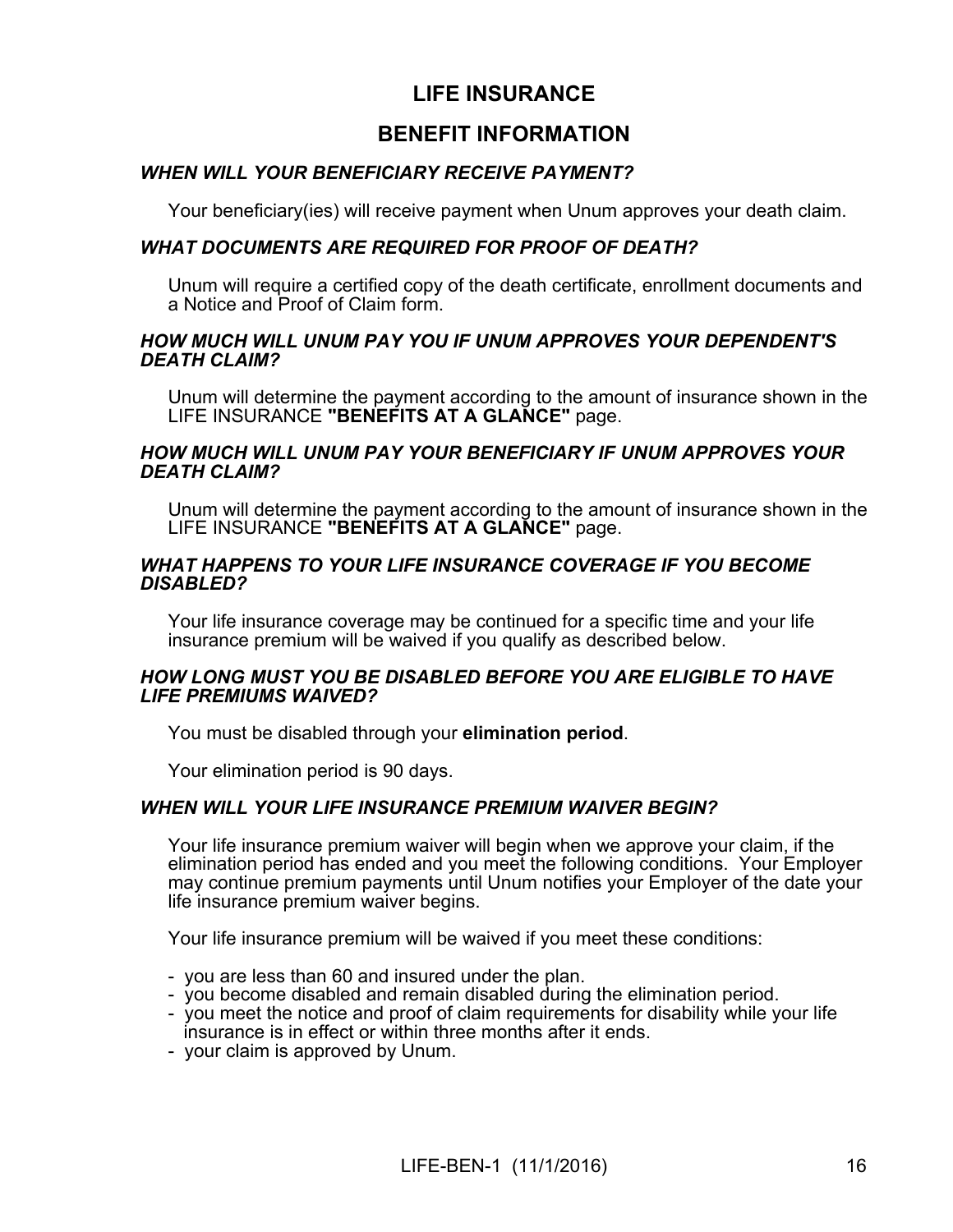After we approve your claim, Unum does not require further premium payments for you while you remain disabled according to the terms and provisions of the plan.

Your life insurance amount will not increase while your life insurance premiums are being waived. Your life insurance amount will reduce or cease at any time it would reduce or cease if you had not been disabled.

#### *WHEN WILL YOUR LIFE INSURANCE PREMIUM WAIVER END?*

The life insurance premium waiver will automatically end if:

- you recover and you no longer are disabled;
- you fail to give us proper proof that you remain disabled;
- you refuse to have an examination by a physician chosen by Unum;
- you reach age 65; or
- premium has been waived for 12 months and you are considered to reside outside the United States. You will be considered to reside outside the United States when you have been outside the United States for a total period of 6 months or more during any 12 consecutive months for which premium has been waived.

#### *HOW DOES UNUM DEFINE DISABILITY?*

You are disabled when Unum determines that during the elimination period and the next 2 years after the elimination period, you are unable to perform any of the **material and substantial duties** of your **regular occupation** due to your **injury** or **sickness**.

You will continue to be disabled beyond the 2 years after the elimination period if you are also not working and, due to the same injury or sickness, are unable to perform the duties of any **gainful occupation** for which you are reasonably fitted by training, education or experience.

The loss of a professional or occupational license or certification does not, in itself, constitute disability.

We may require you to be examined by a physician, other medical practitioner or vocational expert of our choice. Unum will pay for this examination. We can require an examination as often as it is reasonable to do so. We may also require you to be interviewed by an authorized Unum Representative.

### *APPLYING FOR LIFE INSURANCE PREMIUM WAIVER*

Ask your Employer for a life insurance premium waiver claim form.

The form has instructions on how to complete and where to send the claim.

#### *WHAT INSURANCE IS AVAILABLE WHILE YOU ARE SATISFYING THE DISABILITY REQUIREMENTS? (See Conversion Privilege)*

You may use this life conversion privilege when your life insurance terminates while you are satisfying the disability requirements. Please refer to the conversion privilege below. You are not eligible to apply for this life conversion if you return to work and, again, become covered under the plan.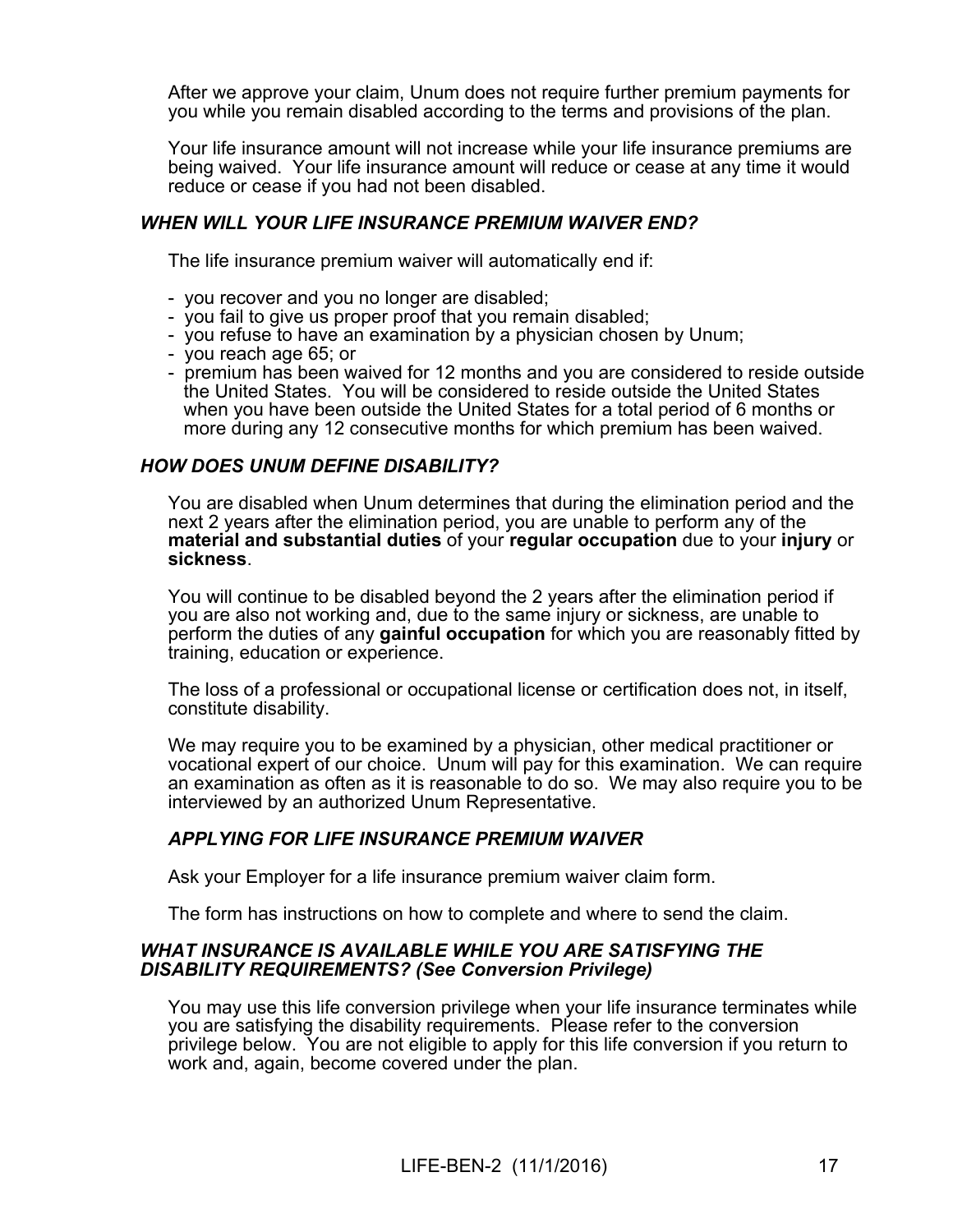If an individual life insurance policy is issued to you, any benefit for your death under this plan will be paid only if the individual policy is returned for surrender to Unum. Unum will refund all premiums paid for the individual policy.

The amount of your death benefit will be paid to your named beneficiary for the plan. If, however, you named a different beneficiary for the individual policy and the policy is returned to Unum for surrender, that different beneficiary will not be paid.

If you want to name a different beneficiary for this group plan, you must change your beneficiary as described in the Beneficiary Designation page of this group plan.

#### *WHAT INSURANCE IS AVAILABLE WHEN COVERAGE ENDS? (Conversion Privilege)*

When coverage ends under the plan, you and your dependents can convert your coverages to individual life policies, without evidence of insurability. The maximum amounts that you can convert are the amounts you and your dependents are insured for under the plan. You may convert a lower amount of life insurance.

You and your dependents must apply for individual life insurance under this life conversion privilege and pay the first premium within 31 days after the date:

- your employment terminates; or
- you or your dependents no longer are eligible to participate in the coverage of the plan.

If you convert to an individual life policy, then return to work, and, again, become insured under the plan, you are not eligible to convert to an individual life policy again. However, you do not need to surrender that individual life policy when you return to work.

Converted insurance may be of any type of the level premium whole life plans then in use by Unum. The person may elect one year of Preliminary Term insurance under the level premium whole life policy. The individual policy will not contain disability or other extra benefits.

#### *WHAT LIMITED CONVERSION IS AVAILABLE IF THE SUMMARY OF BENEFITS OR THE PLAN IS CANCELLED? (Conversion Privilege)*

You and your dependents may convert a limited amount of life insurance if you have been insured under your Employer's group plan with Unum for at least five (5) years and the Summary of Benefits or the plan:

- is cancelled with Unum; or
- changes so that you no longer are eligible.

The individual life policy maximum for each of you will be the lesser of:

- \$10,000; or
- your or your dependent's coverage amounts under the plan less any amounts that become available under any other group life plan offered by your Employer within 31 days after the date the Summary of Benefits or the plan is cancelled.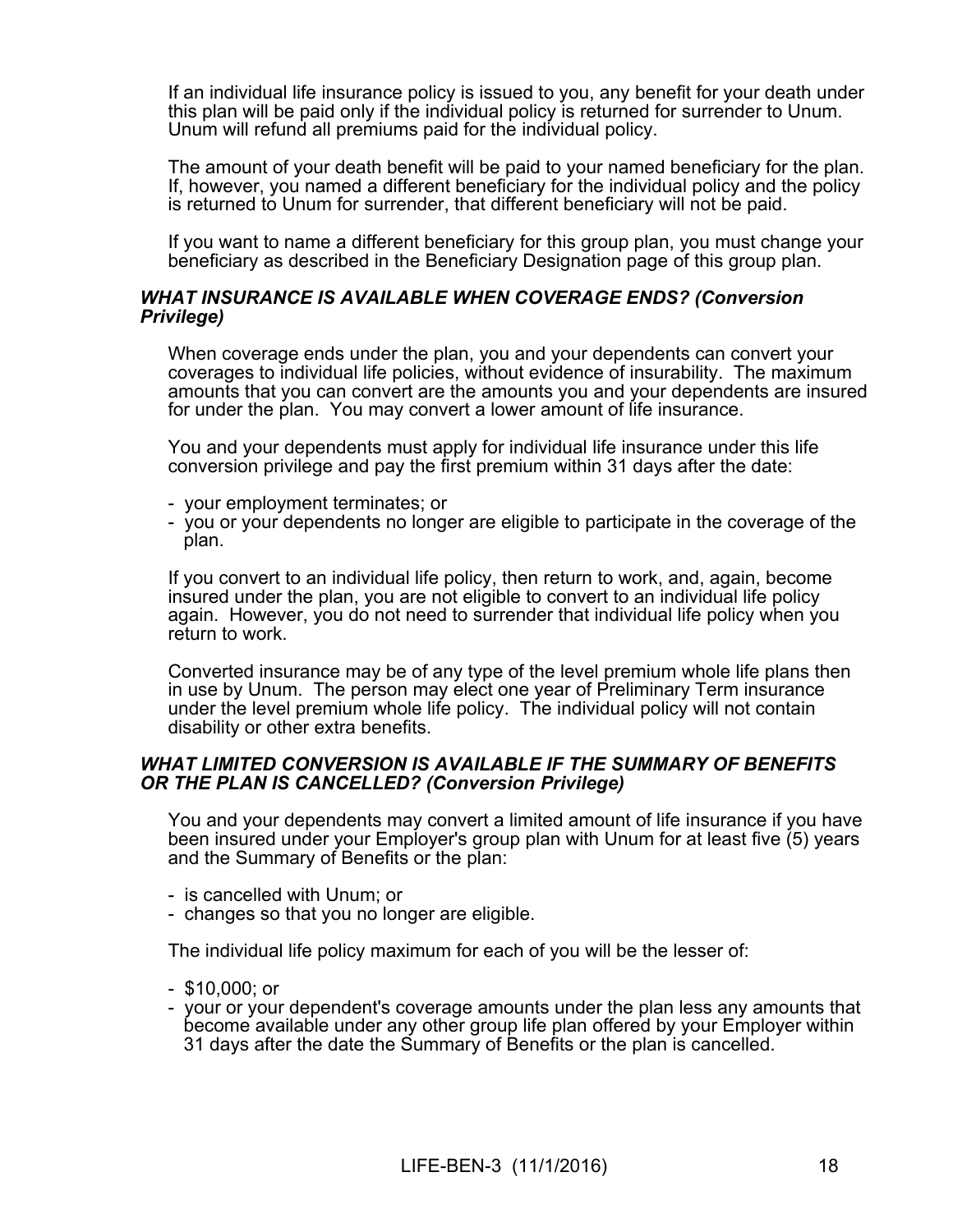### *PREMIUMS*

Premiums for the converted insurance will be based on:

- the person's then attained age on the effective date of the individual life policy;
- the type and amount of insurance to be converted;
- Unum's customary rates in use at that time; and
- the class of risk to which the person belongs.

If the premium payment has been made, the individual life policy will be effective at the end of the 31 day conversion application period.

### *DEATH DURING THE THIRTY-ONE DAY CONVERSION APPLICATION PERIOD*

If you or your dependents die within the 31 day conversion application period, Unum will pay the beneficiary(ies) the amount of insurance that could have been converted. This coverage is available whether or not you have applied for an individual life policy under the conversion privilege.

#### *APPLYING FOR CONVERSION*

Ask your Employer for a conversion application form which includes cost information.

When you complete the application, send it with the first premium amount to:

Unum - Conversion Unit 2211 Congress Street Portland, Maine 04122-1350 1-800-343-5406

#### *WILL UNUM ACCELERATE YOUR OR YOUR DEPENDENT'S DEATH BENEFIT FOR THE PLAN IF YOU OR YOUR DEPENDENT BECOMES TERMINALLY ILL? (Accelerated Benefit)*

If you or your dependent becomes terminally ill while you or your dependent is insured by the plan, Unum will pay you a portion of your or your dependent's life insurance benefit one time. The payment will be based on 50% of your or your dependent's life insurance amount. However, the one-time benefit paid will not be greater than \$35,000.

Your or your dependent's right to exercise this option and to receive payment is subject to the following:

- you or your dependent requests this election, in writing, on a form acceptable to Unum;
- you or your dependent must be terminally ill at the time of payment of the Accelerated Benefit;
- your or your dependent's physician must certify, in writing, that you or your dependent is terminally ill and your or your dependent's life expectancy has been reduced to less than 12 months; and
- the physician's certification must be deemed satisfactory to Unum.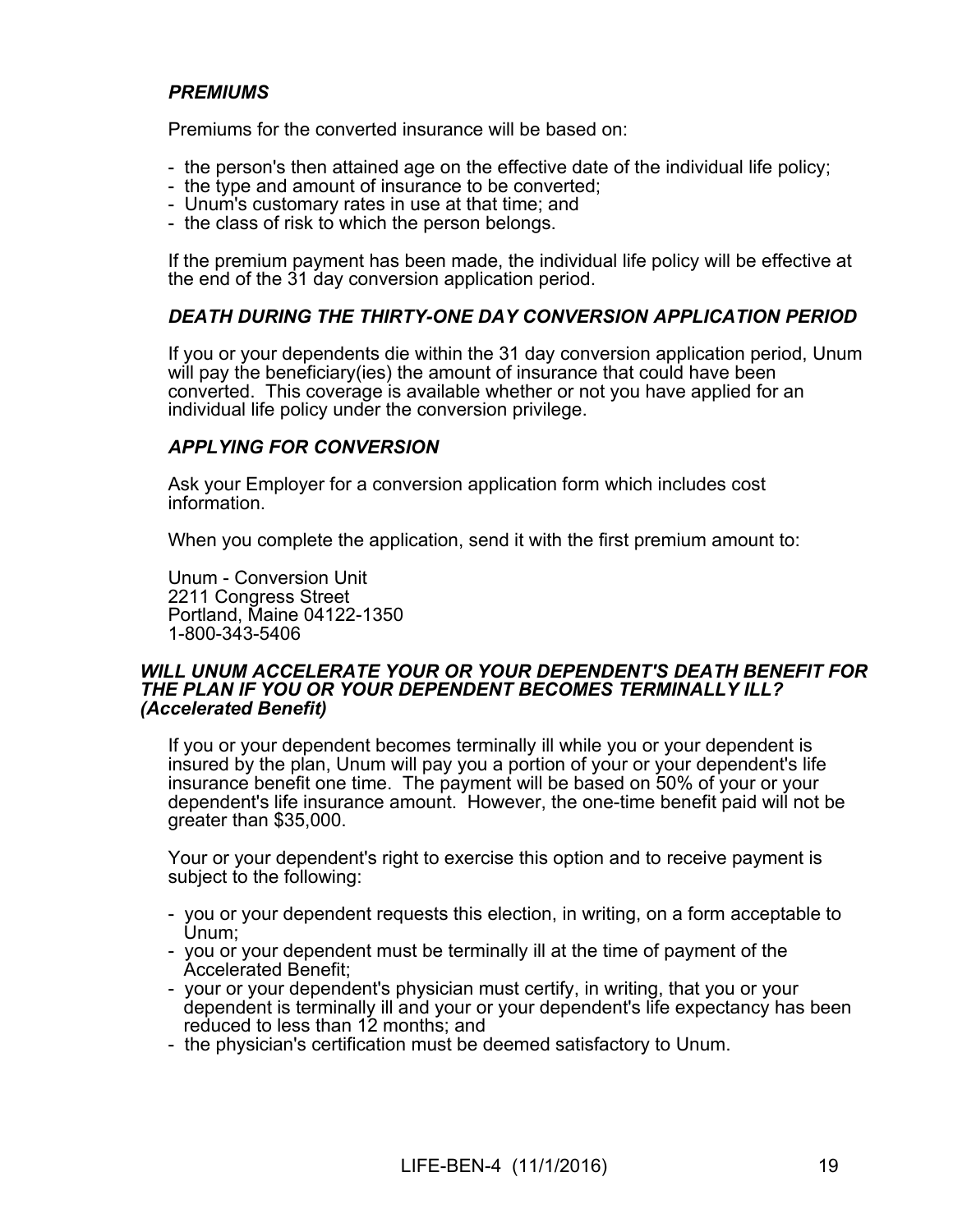The Accelerated Benefit is available on a voluntary basis. Therefore, you or your dependent is not eligible for benefits if:

- you or your dependent is required by law to use this benefit to meet the claims of creditors, whether in bankruptcy or otherwise; or
- you or your dependent is required by a government agency to use this benefit in order to apply for, get, or otherwise keep a government benefit or entitlement.

Premium payments must continue to be paid on the full amount of life insurance unless you qualify to have your life premium waived.

Also, premium payments must continue to be paid on the full amount of your dependent's life insurance.

If you have assigned your rights under the plan to an assignee or made an irrevocable beneficiary designation, Unum must receive consent, in writing, that the assignee or irrevocable beneficiary has agreed to the Accelerated Benefit payment on your behalf in a form acceptable to Unum before benefits are payable.

An election to receive an Accelerated Benefit will have the following effect on other benefits:

- the death benefit payable will be reduced by any amount of Accelerated Benefit that has been paid; and
- any amount of life insurance that would be continued under a disability continuation provision or that may be available under the conversion privilege will be reduced by the amount of the Accelerated Benefit paid. The remaining life insurance amount will be paid according to the terms of the Summary of Benefits subject to any reduction and termination provisions.

Benefits paid may be taxable. Unum is not responsible for any tax or other effects of any benefit paid. As with all tax matters, you or your dependent should consult your personal tax advisor to assess the impact of this benefit.

#### *WHAT LOSSES ARE NOT COVERED UNDER YOUR PLAN?*

Your plan does not cover any losses where death is caused by, contributed to by, or results from:

- suicide occurring within 24 months after your or your dependent's initial effective date of insurance; and
- suicide occurring within 24 months after the date any increases or additional insurance become effective for you or your dependent.

The suicide exclusion will apply to any amounts of insurance for which you pay all or part of the premium.

The suicide exclusion also will apply to any amount that is subject to evidence of insurability requirements and Unum approves the evidence of insurability form and the amount you or your dependent applied for at that time.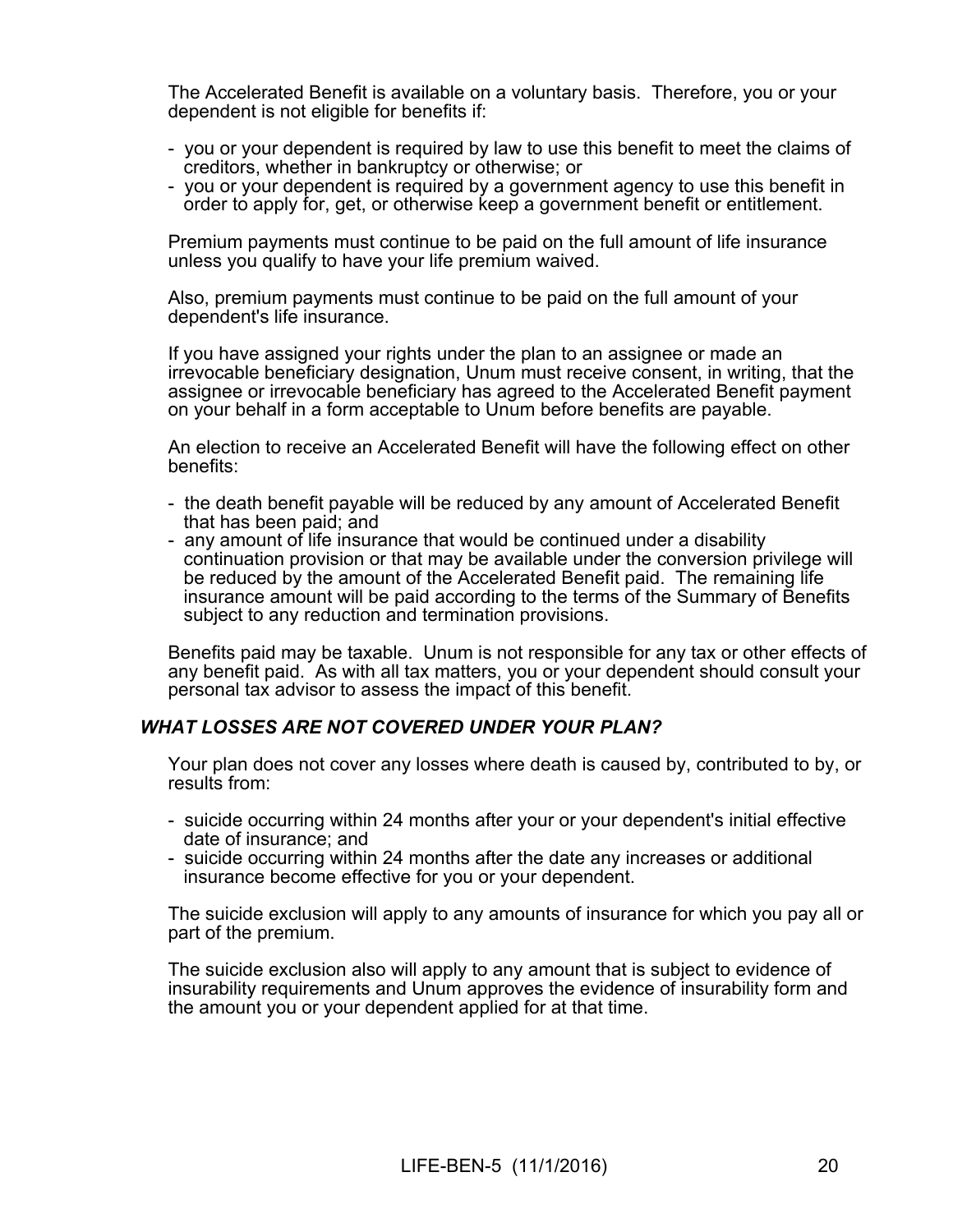# **LIFE INSURANCE**

# **OTHER BENEFIT FEATURES**

#### *WHAT COVERAGE IS AVAILABLE IF YOU END EMPLOYMENT OR YOU WORK REDUCED HOURS? (Portability)*

If your employment ends with or you retire from your Employer or you are working less than the minimum number of hours as described under Eligible Groups in this plan, you may elect portable coverage for yourself and your dependents.

In case of your death, your insured dependents also may elect portable coverage for themselves. However, children cannot become insured for portable coverage unless the spouse also becomes insured for portable coverage.

### *PORTABLE INSURANCE COVERAGE AND AMOUNTS AVAILABLE*

The portable insurance coverage will be the current coverage and amounts that you and your dependents are insured for under your Employer's group plan.

However, the amount of portable coverage for you will not be more than:

- the highest amount of life insurance available for employees under the plan; or
- 5x your annual earnings; or
- \$750,000 from all Unum group life plans combined,

whichever is less.

The amount of portable coverage for your spouse will not be more than:

- the highest amount of life insurance available for spouses under the plan; or
- 100% of your amount of portable coverage; or
- \$750,000 from all Unum group life plans combined,

whichever is less.

The amount of portable coverage for a child will not be more than:

- the highest amount of life insurance available for children under the plan; or
- 100% of your amount of portable coverage; or
- $-$  \$20,000,

whichever is less.

The minimum amount of coverage that can be ported is \$5,000 for you and \$1,000 for your dependents. If the current amounts under the plan are less than \$5,000 for you and \$1,000 for your dependents you and your dependents may port the lesser amounts.

Your or your dependent's amount of life insurance will reduce or cease at any time it would reduce or cease for your eligible group if you had continued in active employment with your Employer.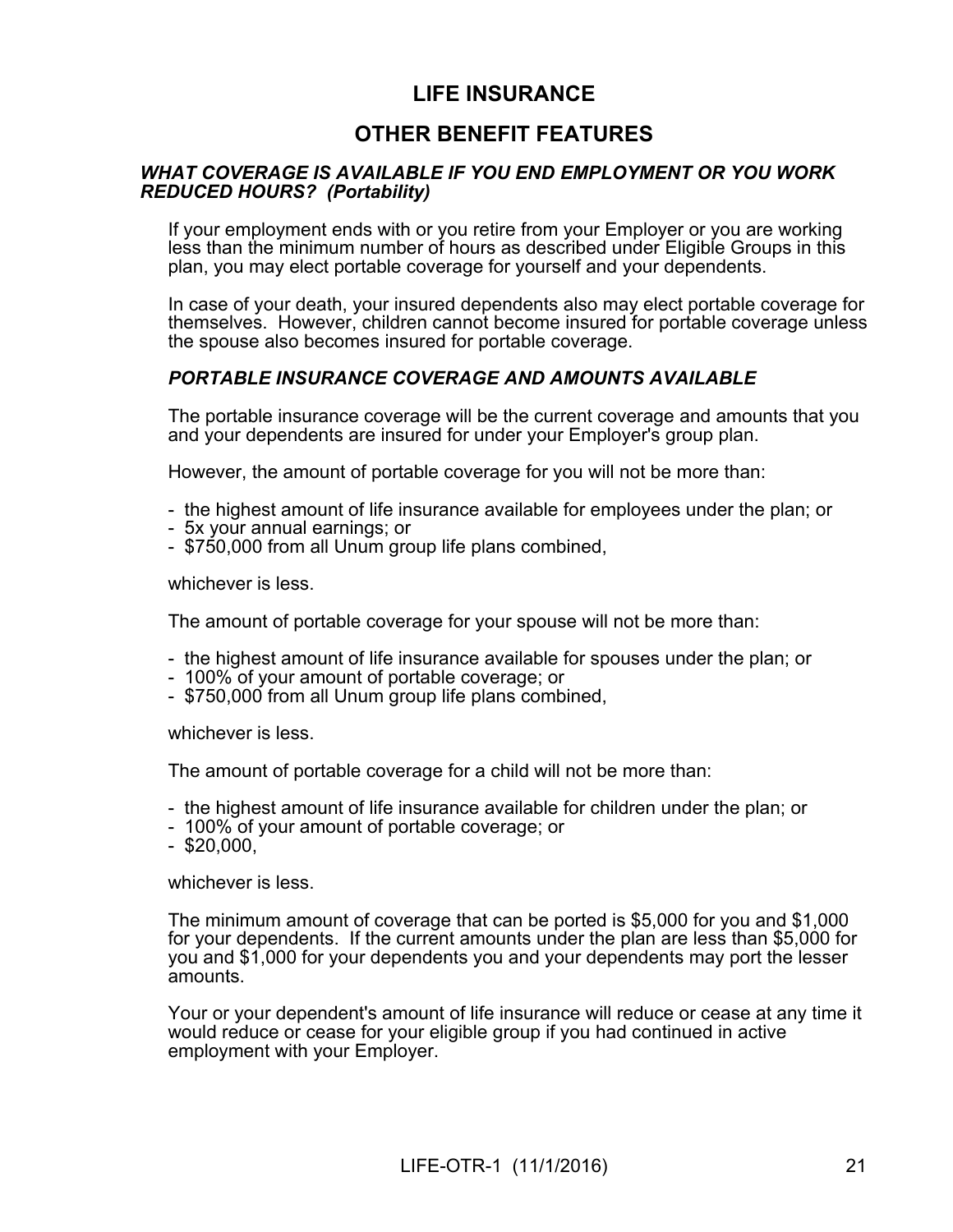### *APPLYING FOR PORTABLE COVERAGE*

You must apply for portable coverage for yourself and your dependents and pay the first premium within 31 days after the date:

- your coverage ends or you retire from your Employer; or
- you begin working less than the minimum number of hours as described under Eligible Groups in this plan.

Your dependents must apply for portable coverage and pay the first premium within 31 days after the date you die.

You are not eligible to apply for portable coverage for yourself if:

- you have an **injury** or **sickness**, under the terms of this plan, which has a material effect on life expectancy;
- the policy is cancelled (the Policy is the group policy issued to the Trustees of the Select Group Insurance Trust in which your Employer participates); or
- you failed to pay the required premium under the terms of this plan.

You are not eligible to apply for portable coverage for a dependent if:

- you do not elect portable coverage for yourself;
- you have an injury or sickness, under the terms of this plan, which has a material effect on life expectancy;
- your dependent has an injury or sickness, under the terms of this plan, which has a material effect on life expectancy;
- the policy is cancelled (the Policy is the group policy issued to the Trustees of the Select Group Insurance Trust in which your Employer participates); or
- you failed to pay the required premium under the terms of this plan.

In case of your death, your spouse is not eligible to apply for portable coverage if:

- your surviving spouse is not insured under this plan;
- your surviving spouse has an injury or sickness, under the terms of this plan, which has a material effect on life expectancy:
- the policy is cancelled (the Policy is the group policy issued to the Trustees of the Select Group Insurance Trust in which your Employer participates); or
- you failed to pay the required premium under the terms of this plan for your spouse.

In case of your death, your child is not eligible for portable coverage if:

- your surviving spouse is not insured under this plan;
- your surviving spouse is insured under this plan and chooses not to elect portable coverage;
- your surviving spouse has an injury or sickness, under the terms of this plan, which has a material effect on life expectancy;
- your child has an injury or sickness, under the terms of this plan, which has a material effect on life expectancy;
- the policy is cancelled (the Policy is the group policy issued to the Trustees of the Select Group Insurance Trust in which your Employer participates); or
- you failed to pay the required premium under the terms of this plan for your child.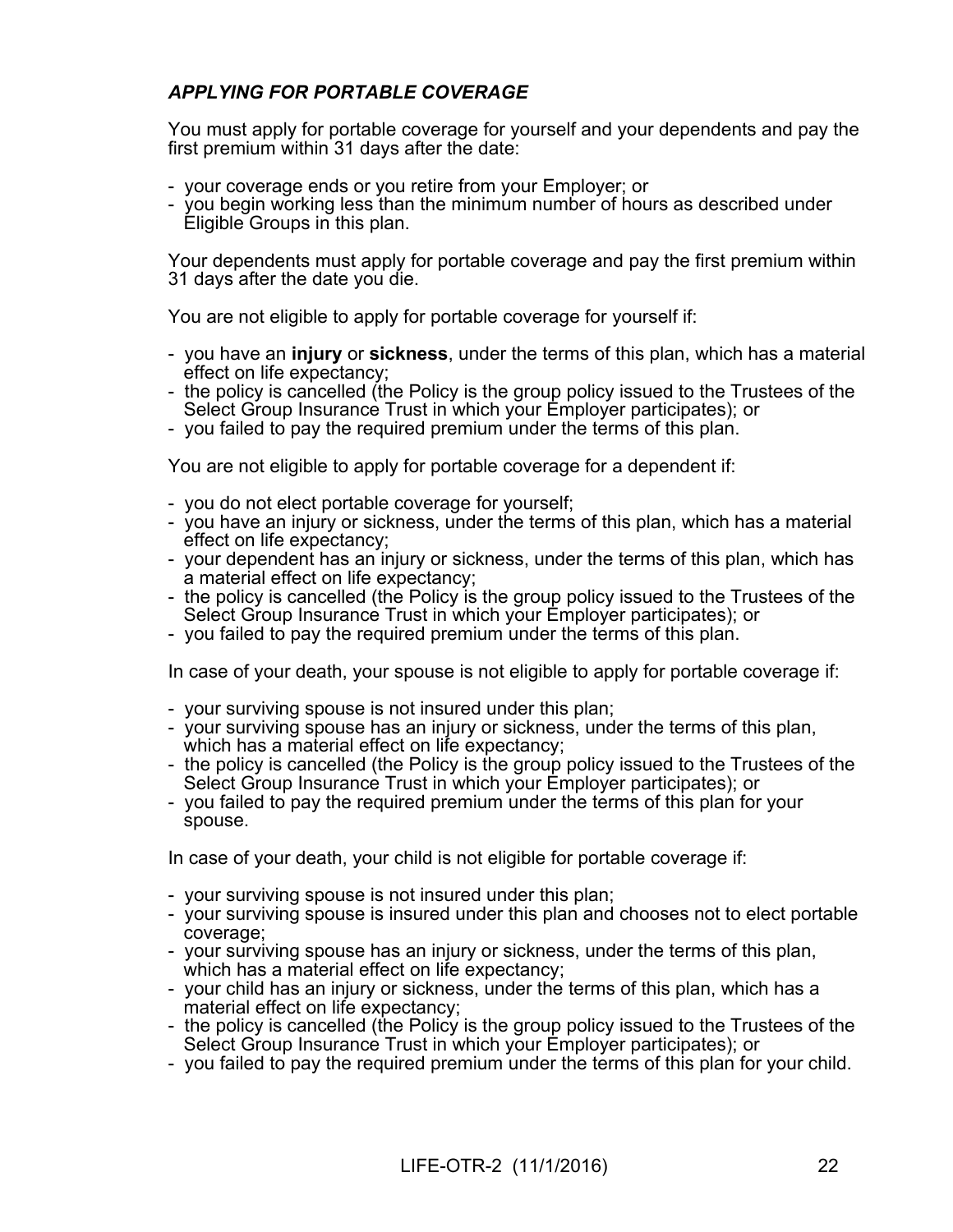If we determine that because of an injury or sickness, which has a material effect on life expectancy, you or your dependents were not eligible for portability at the time you or your dependents elected portable coverage, the benefit will be adjusted to the amount of whole life coverage the premium would have purchased under the Conversion Privilege.

#### *APPLYING FOR INCREASES OR DECREASES IN PORTABLE COVERAGE*

You or your dependents may increase or decrease the amount of life insurance coverage. The minimum and maximum benefit amounts are shown above. However, the amount of life insurance coverage cannot be decreased below \$5,000 for you and \$1,000 for your dependents. All increases are subject to evidence of insurability. Portable coverage will reduce at the ages and amounts shown in the LIFE INSURANCE **"BENEFITS AT A GLANCE"** page.

### *ADDING PORTABLE COVERAGE FOR DEPENDENTS*

If you choose not to enroll your dependents when your dependents were first eligible for portable coverage, you may enroll your dependents at any time for the amounts allowed under the group plan. Evidence of insurability is required.

You may enroll newly acquired dependents at any time for the amounts allowed under the group plan. Evidence of insurability is required.

#### *WHEN PORTABLE COVERAGE ENDS*

Portable coverage for you will end for the following reasons:

- the date you fail to pay any required premium; or
- the date the policy is cancelled (the Policy is the group policy issued to the Trustees of the Select Group Insurance Trust in which your Employer participates).

Portable coverage for a spouse will end for the following reasons:

- the date you fail to pay any required premium;
- the date your surviving spouse fails to pay any required premium; or
- the date the policy is cancelled (the Policy is the group policy issued to the Trustees of the Select Group Insurance Trust in which your Employer participates).

Portable coverage for a child will end for the following reasons:

- the date you fail to pay any required premium;
- the date your surviving spouse fails to pay any required premium;
- the date the policy is cancelled (the Policy is the group policy issued to the Trustees of the Select Group Insurance Trust in which your Employer participates);
- the date your child no longer qualifies as a dependent; or
- the date the surviving spouse dies.

If portable coverage ends due to failure to pay required premium, portable coverage cannot be reinstated.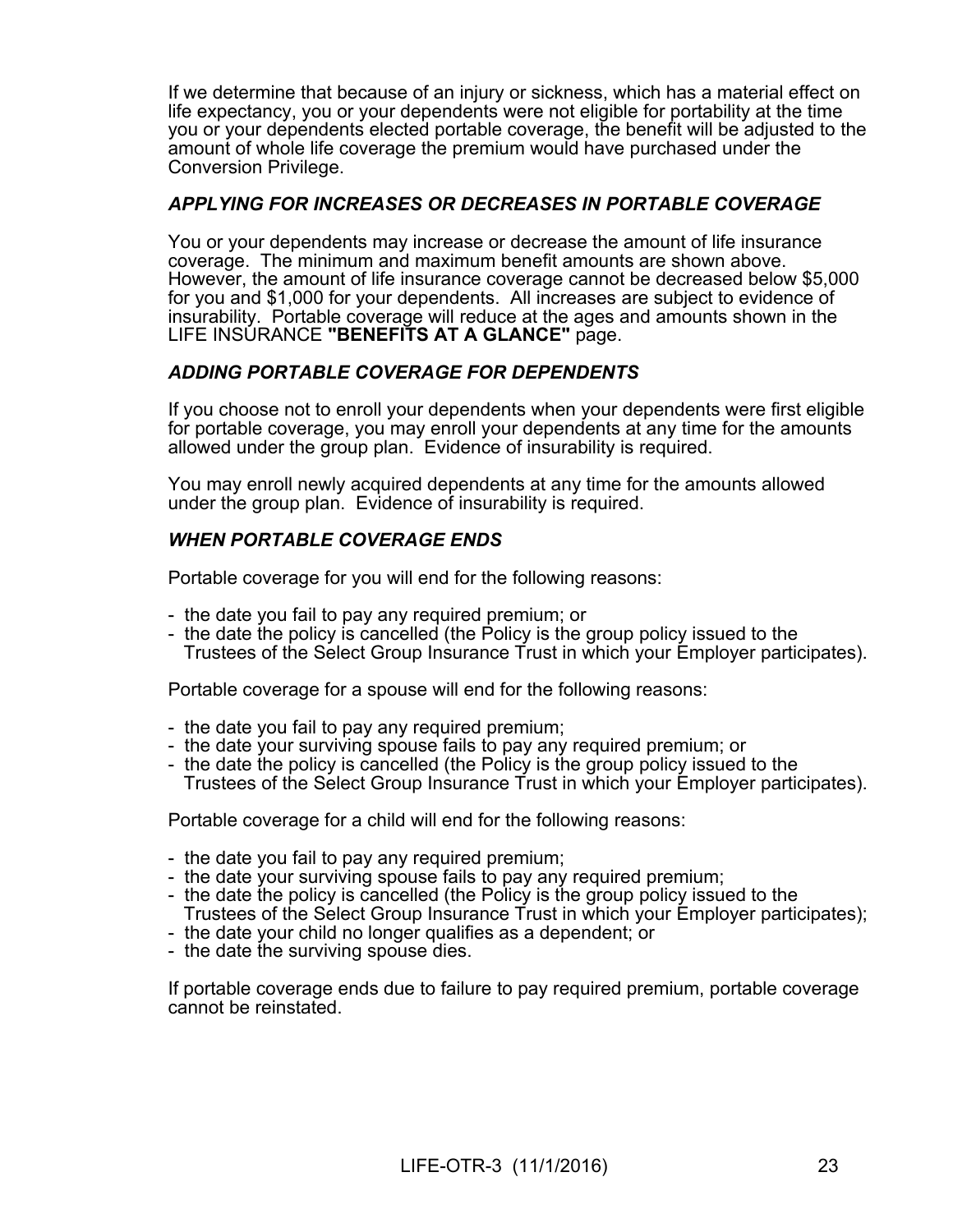### *PREMIUM RATE CHANGES FOR PORTABLE COVERAGE*

Unum may change premium rates for portable coverage at any time for reasons which affect the risk assumed, including those reasons shown below:

- changes occur in the coverage levels;
- changes occur in the overall use of benefits by all insureds;
- changes occur in other risk factors; or
- a new law or a change in any existing law is enacted which applies to portable coverage.

The change in premium rates will be made on a class basis according to Unum's underwriting risk studies. Unum will notify the insured in writing at least 31 days before a premium rate is changed.

#### *APPLYING FOR CONVERSION, IF PORTABLE COVERAGE ENDS OR IS NOT AVAILABLE*

If you or your dependent is not eligible to apply for portable coverage or portable coverage ends, then you or your dependent may qualify for conversion coverage. Refer to Conversion Privilege under this plan.

Ask your Employer for a conversion application form which includes cost information.

When you complete the application, send it with the first premium amount to:

Unum - Conversion Unit 2211 Congress Street Portland, Maine 04122-1350 1-800-343-5406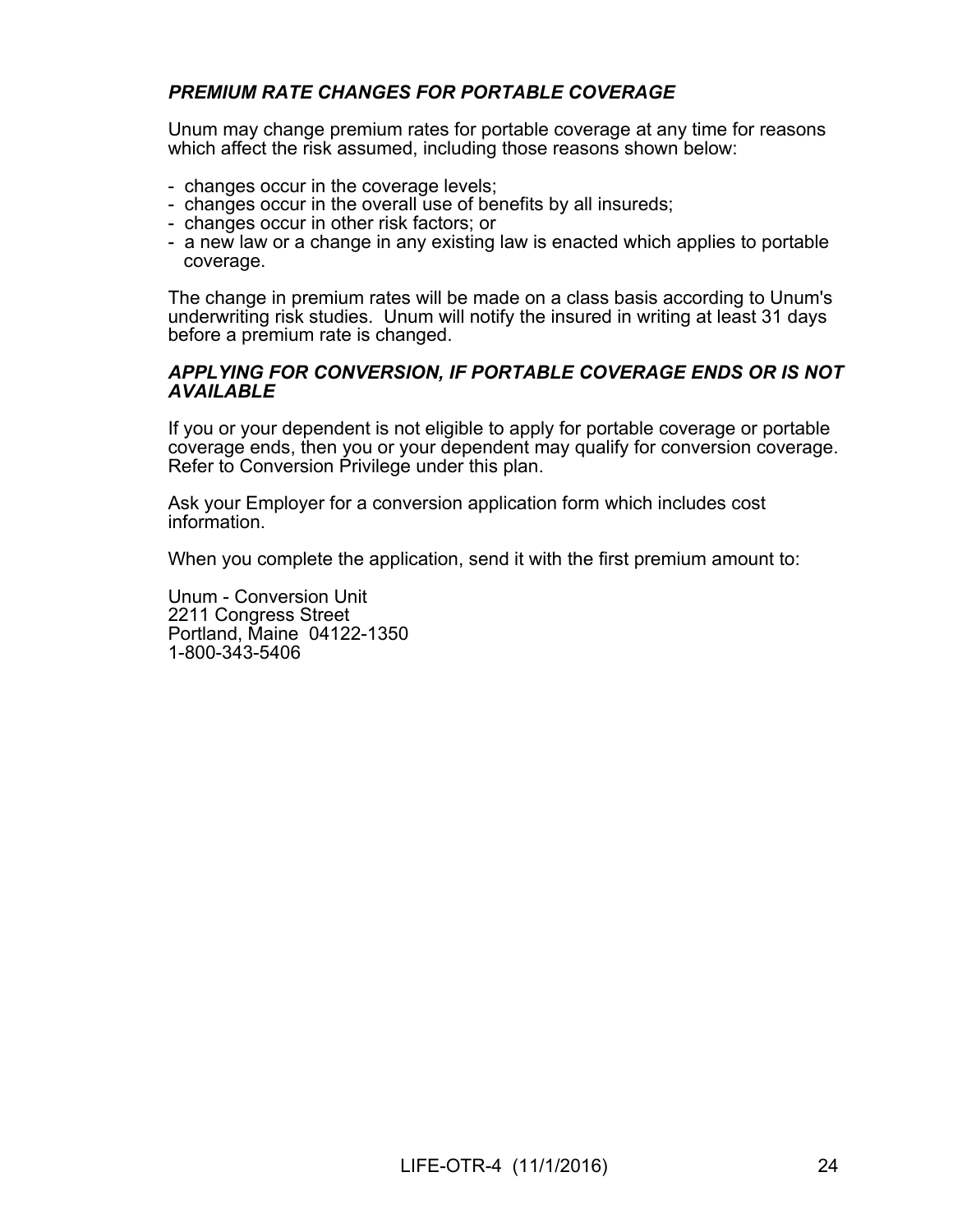# **GLOSSARY**

**ACTIVE EMPLOYMENT** means you are working for your Employer for earnings that are paid regularly and that you are performing the material and substantial duties of your regular occupation. You must be working at least the minimum number of hours as described under Eligible Group(s) in each plan.

Your work site must be:

- your Employer's usual place of business;
- an alternative work site at the direction of your Employer, including your home; or
- a location to which your job requires you to travel.

Normal vacation is considered active employment. Temporary and seasonal workers are excluded from coverage.

#### **ACTIVITIES OF DAILY LIVING** means:

- Bathing the ability to wash oneself either in the tub or shower or by sponge bath with or without equipment or adaptive devices.
- Dressing the ability to put on and take off all garments and medically necessary braces or artificial limbs usually worn.
- Toileting the ability to get to and from and on and off the toilet; to maintain a reasonable level of personal hygiene, and to care for clothing.
- Transferring the ability to move in and out of a chair or bed with or without equipment such as canes, quad canes, walkers, crutches or grab bars or other support devices including mechanical or motorized devices.
- Continence the ability to either:
	- voluntarily control bowel and bladder function; or
	- if incontinent, be able to maintain a reasonable level of personal hygiene.
- Eating the ability to get nourishment into the body.

A person is considered unable to perform an activity of daily living if the task cannot be performed safely without another person's stand-by assistance or verbal cueing.

#### **AFFILIATED CATHOLIC EMPLOYERS TRUST OF NEBRASKA (REFERRED TO AS**

**"THE TRUST")** means the Applicant named in the Application for Participation in the Select Group Insurance Trust named on the first page of the Master Summary and in all amendments. It includes any participating members named in this Summary of Benefits.

**CHANGE IN STATUS** means a change in status as defined in the regulations under Internal Revenue Code section 125, unless your Employer's cafeteria plan document or human resource policy contains more restrictive provisions. In that event, your Employer may restrict the situations where you can change your coverage.

**COGNITIVELY IMPAIRED** means a person has a deterioration or loss in intellectual capacity resulting from injury, sickness, advanced age, Alzheimer's disease or similar forms of irreversible dementia and needs another person's assistance or verbal cueing for his or her own protection or for the protection of others.

**ELIMINATION PERIOD** means a period of continuous disability which must be satisfied before you are eligible to have your life premium waived by Unum.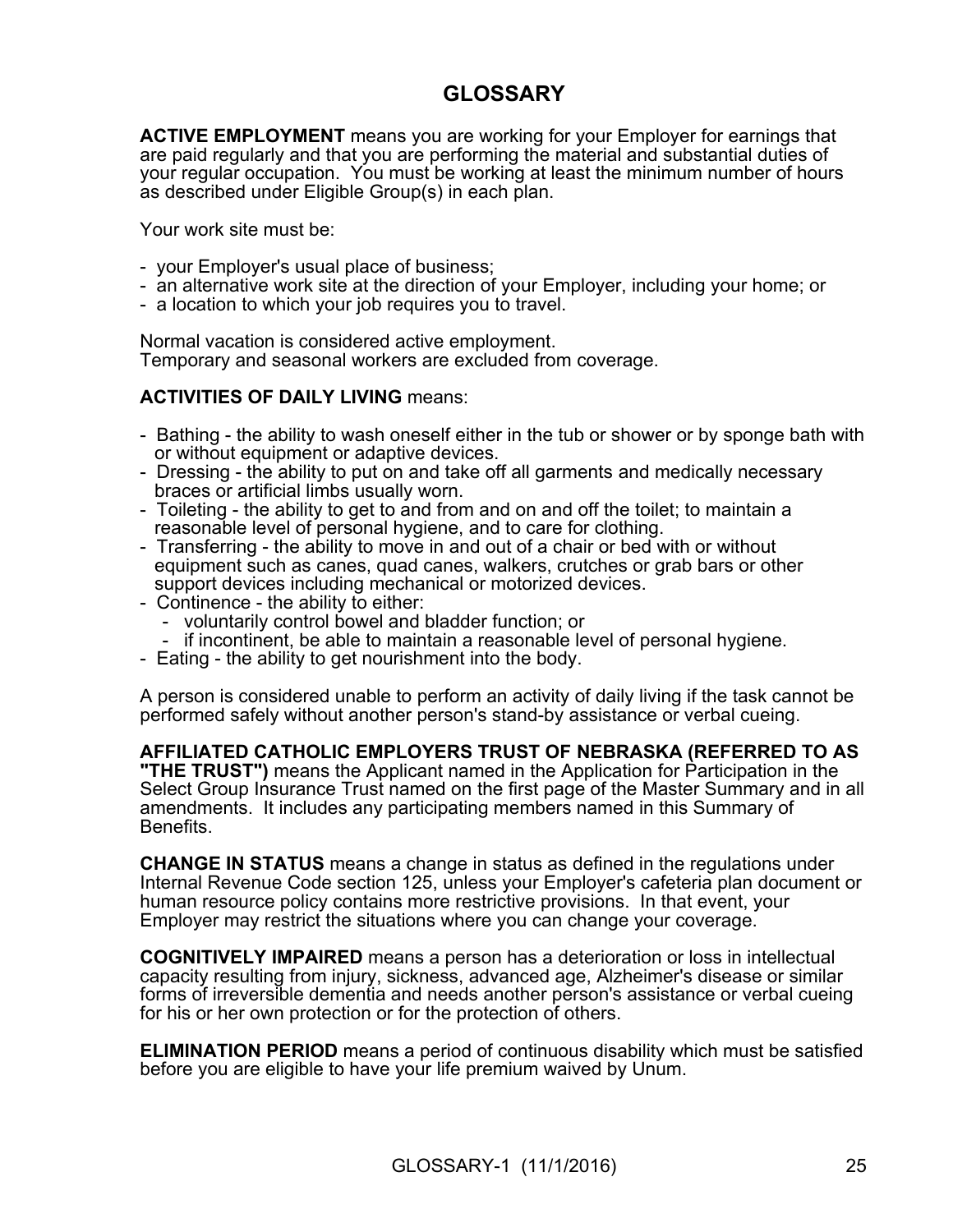**EMPLOYEE** means a person who is in active employment in the United States with the Employer.

**EMPLOYER** means the participating member covered under the Master Summary issued to the Affiliated Catholic Employer's Trust of Nebraska, named on the first page of this Summary of Benefits and in all amendments.

**EVIDENCE OF INSURABILITY** means a statement of your or your dependent's medical history which Unum will use to determine if you or your dependent is approved for coverage. Evidence of insurability will be at Unum's expense.

**GAINFUL OCCUPATION** means an occupation that within 12 months of your return to work is or can be expected to provide you with an income that is at least equal to 60% of your annual earnings in effect just prior to the date your disability began.

**GRACE PERIOD** means the period of time following the premium due date during which premium payment may be made.

**HANDICAPPED** means permanently and continuously incapable of self sustaining support by reason of mental or physical incapacity.

**HOSPITAL OR INSTITUTION** means an accredited facility licensed to provide care and treatment for the condition causing your disability.

**INJURY** means:

- **for purposes of Portability**, a bodily injury that is the direct result of an accident and not related to any other cause.
- **for all other purposes**, a bodily injury that is the direct result of an accident and not related to any other cause. Disability must begin while you are covered under the plan.

**INSURED** means any person covered under a plan.

**LAYOFF** or **LEAVE OF ABSENCE** means you are temporarily absent from active employment for a period of time that has been agreed to in advance in writing by your Employer.

Your normal vacation time or any period of disability is not considered a temporary layoff or leave of absence.

**LIFE THREATENING CONDITION** is a critical health condition that possibly could result in your dependent's loss of life.

**MATERIAL AND SUBSTANTIAL DUTIES** means duties that:

- are normally required for the performance of your regular occupation; and
- cannot be reasonably omitted or modified.

**PAYABLE CLAIM** means a claim for which Unum is liable under the terms of the Summary of Benefits.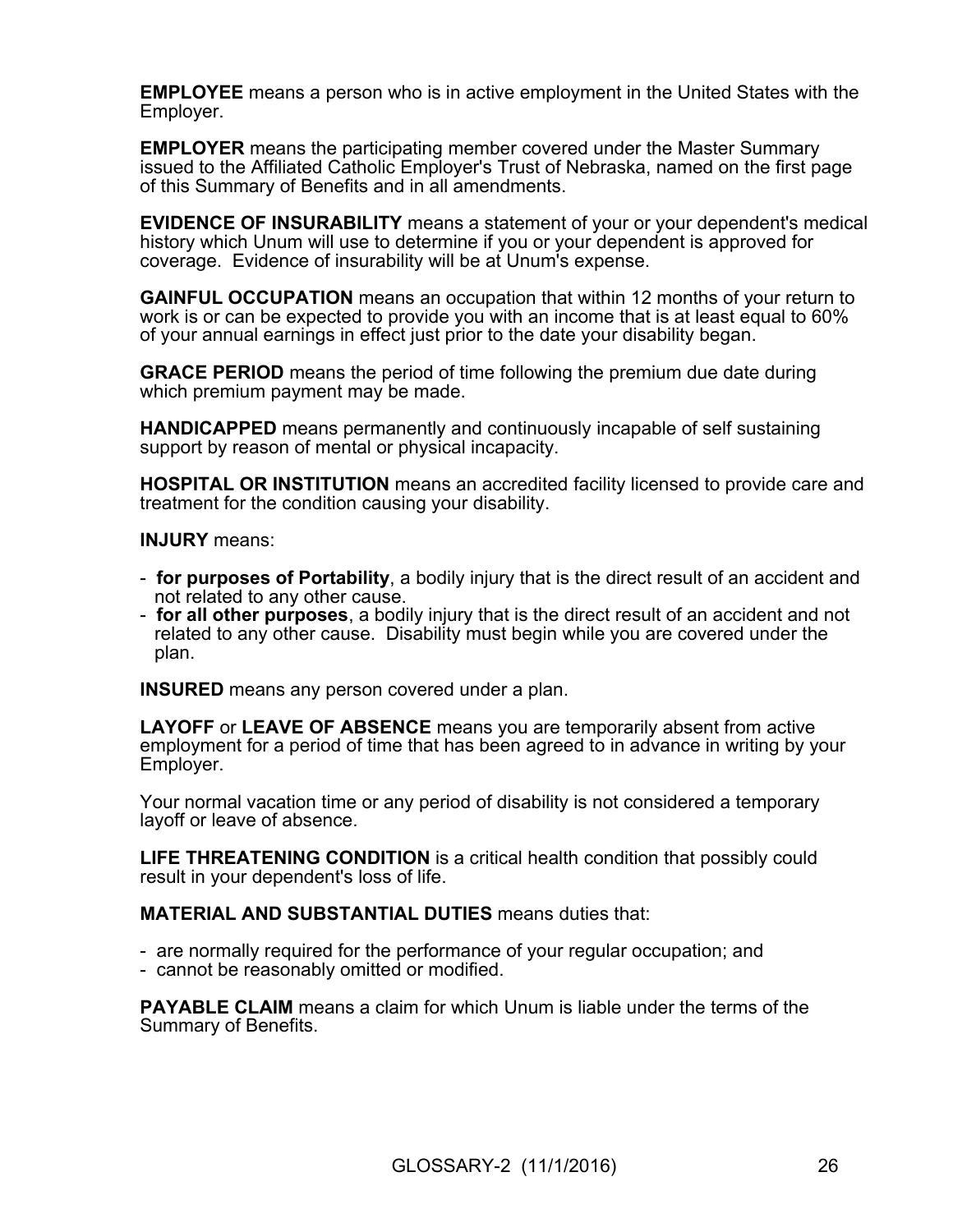### **PHYSICIAN** means:

- a person performing tasks that are within the limits of his or her medical license; and
- a person who is licensed to practice medicine and prescribe and administer drugs or to perform surgery; or
- a person with a doctoral degree in Psychology (Ph.D. or Psy.D.) whose primary practice is treating patients; or
- a person who is a legally qualified medical practitioner according to the laws and regulations of the governing jurisdiction.

Unum will not recognize you, or your spouse, children, parents or siblings as a physician for a claim that you send to us.

**PLAN** means a line of coverage under the Summary of Benefits.

#### **REGULAR CARE** means:

- you personally visit a physician as frequently as is medically required, according to generally accepted medical standards, to effectively manage and treat your disabling condition(s); and
- you are receiving the most appropriate treatment and care which conforms with generally accepted medical standards, for your disabling condition(s) by a physician whose specialty or experience is the most appropriate for your disabling condition(s), according to generally accepted medical standards.

**REGULAR OCCUPATION** means the occupation you are routinely performing when your disability begins. Unum will look at your occupation as it is normally performed in the national economy, instead of how the work tasks are performed for a specific employer or at a specific location.

**RETAINED ASSET ACCOUNT** is an interest bearing account established through an intermediary bank in the name of you or your beneficiary, as owner.

#### **SICKNESS** means:

- **for purposes of Portability**, an illness, disease or symptoms for which a person, in the exercise of ordinary prudence, would have consulted a health care provider.
- **for all other purposes**, an illness or disease. Disability must begin while you are covered under the plan.

**TOTALLY DISABLED** means that, as a result of an injury, a sickness or a disorder:

Your dependent spouse:

- is confined in a hospital or similar institution;
- is unable to perform two or more **activities of daily living** (ADLs) because of a physical or mental incapacity resulting from an injury or a sickness;
- is **cognitively impaired**;
- is receiving or is entitled to receive any disability income from any source due to any sickness or injury;
- is receiving chemotherapy, radiation therapy or dialysis treatment;
- is confined at home under the care of a physician for a sickness or injury; or
- has a **life threatening condition**.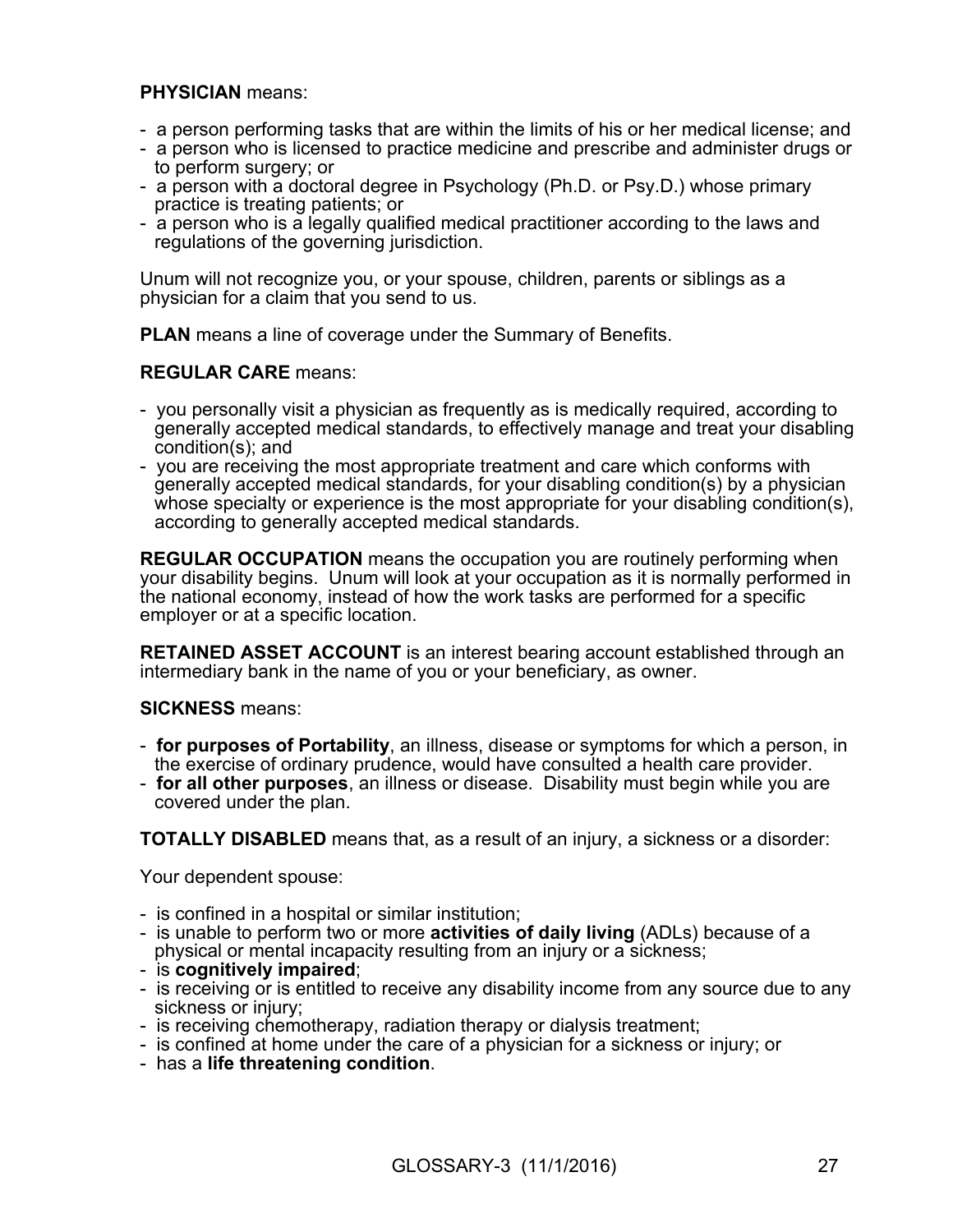Your dependent children:

- are confined in a hospital or similar institution;
- are receiving chemotherapy, radiation therapy or dialysis treatment; or
- are confined at home under the care of a physician for a sickness or injury.

**TRUST** means the policyholder trust named on the first page of the Summary of Benefits and all amendments to the policy.

**WAITING PERIOD** means the continuous period of time (shown in each plan) that you must be in active employment in an eligible group before you are eligible for coverage under a plan.

**WE**, **US** and **OUR** means Unum Life Insurance Company of America.

**YOU** means an employee who is eligible for Unum coverage.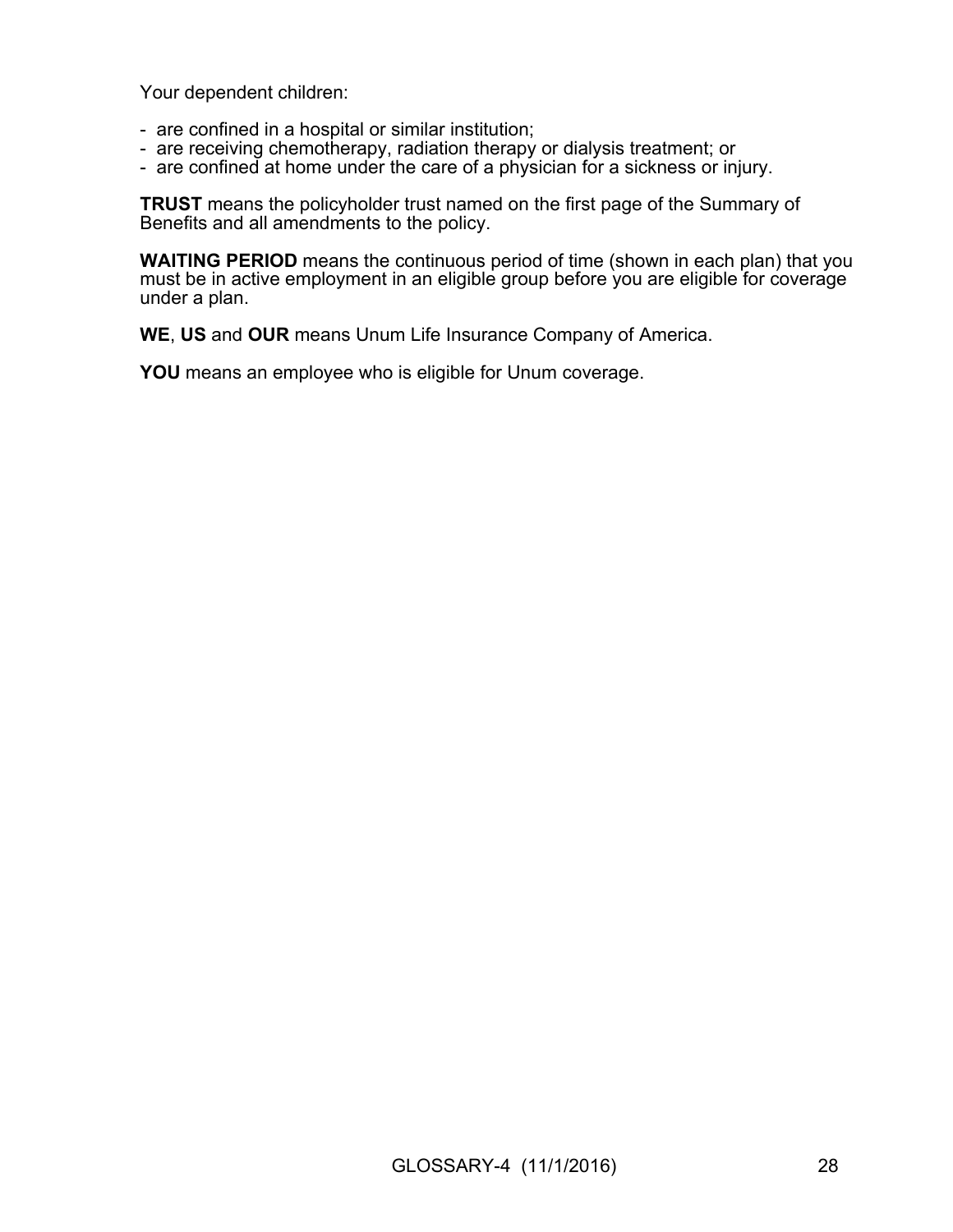### **Additional Claim and Appeal Information**

Benefit determinations are controlled exclusively by the Summary of Benefits, your certificate of coverage, and the information in this document.

### **HOW TO FILE A CLAIM**

If you wish to file a claim for benefits, you should follow the claim procedures described in your insurance certificate. To complete your claim filing, Unum must receive the claim information it requests from you (or your authorized representative), your attending physician and your Employer. If you or your authorized representative has any questions about what to do, you or your authorized representative should contact Unum directly.

### **CLAIMS PROCEDURES**

#### **If a claim is based on death, a covered loss not based on disability or for the Education Benefit**

In the event that your claim is denied, either in full or in part, Unum will notify you in writing within 90 days after your claim was filed. Under special circumstances, Unum is allowed an additional period of not more than 90 days (180 days in total) within which to notify you of its decision. If such an extension is required, you will receive a written notice from Unum indicating the reason for the delay and the date you may expect a final decision. Unum's notice of denial shall include:

- the specific reason or reasons for denial with reference to those Plan provisions on which the denial is based;
- a description of any additional material or information necessary to complete the claim and why that material or information is necessary; and
- a description of the Plan's procedures and applicable time limits for appealing the determination, including a statement of your right to bring a lawsuit following an adverse determination from Unum on appeal.

Notice of the determination may be provided in written or electronic form. Electronic notices will be provided in a form that complies with any applicable legal requirements.

#### **If a claim is based on your disability**

Unum will give you notice of the decision no later than 45 days after the claim is filed. This time period may be extended twice by 30 days if Unum both determines that such an extension is necessary due to matters beyond the control of the Plan and notifies you of the circumstances requiring the extension of time and the date by which Unum expects to render a decision. If such an extension is necessary due to your failure to submit the information necessary to decide the claim, the notice of extension will specifically describe the required information, and you will be afforded at least 45 days within which to provide the specified information. If you deliver the requested information within the time specified, any 30 day extension period will begin after you have provided that information. If you fail to deliver the requested information within the time specified, Unum may decide your claim without that information.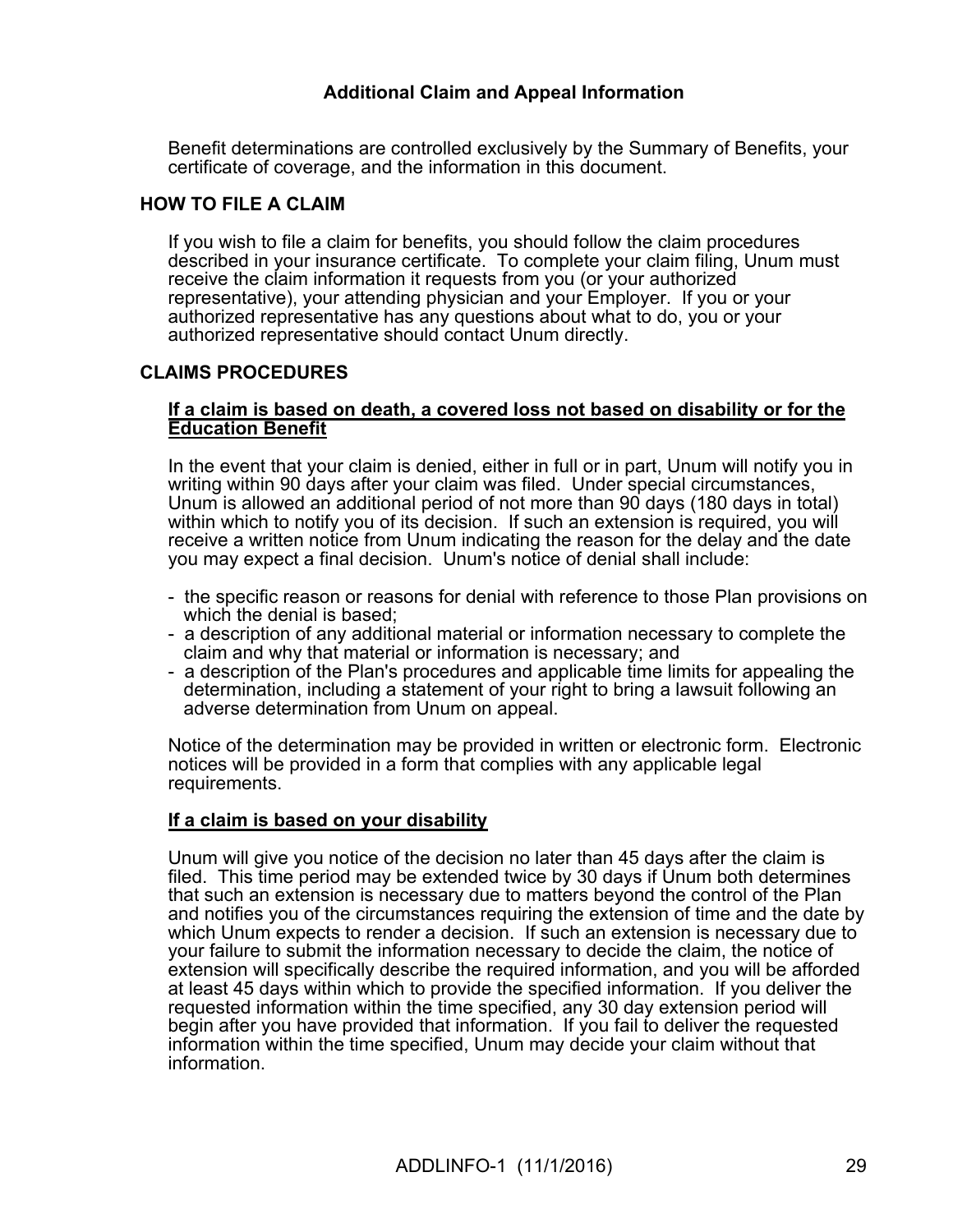If your claim for benefits is wholly or partially denied, the notice of adverse benefit determination under the Plan will:

- state the specific reason(s) for the determination;
- reference specific Plan provision(s) on which the determination is based;
- describe additional material or information necessary to complete the claim and why such information is necessary;
- describe Plan procedures and time limits for appealing the determination, and your right to obtain information about those procedures and the right to bring a lawsuit following an adverse determination from Unum on appeal; and
- disclose any internal rule, guidelines, protocol or similar criterion relied on in making the adverse determination (or state that such information will be provided free of charge upon request).

Notice of the determination may be provided in written or electronic form. Electronic notices will be provided in a form that complies with any applicable legal requirements.

### **APPEAL PROCEDURES**

#### **If an appeal is based on death, a covered loss not based on disability or for the Education Benefit**

If you or your authorized representative appeal a denied claim, it must be submitted within 90 days after you receive Unum's notice of denial. You have the right to:

- submit a request for review, in writing, to Unum;
- upon request and free of charge, reasonable access to and copies of, all relevant documents; and
- submit written comments, documents, records and other information relating to the claim to Unum.

Unum will make a full and fair review of the claim and all new information submitted whether or not presented or available at the initial determination, and may require additional documents as it deems necessary or desirable in making such a review. A final decision on the review shall be made not later than 60 days following receipt of the written request for review. If special circumstances require an extension of time for processing, you will be notified of the reasons for the extension and the date by which the Plan expects to make a decision. If an extension is required due to your failure to submit the information necessary to decide the claim, the notice of extension will specifically describe the necessary information and the date by which you need to provide it to us. The 60-day extension of the appeal review period will begin after you have provided that information.

The final decision on review shall be furnished in writing and shall include the reasons for the decision with reference, again, to those Summary of Benefits' provisions upon which the final decision is based. It will also include a statement describing your access to documents and describing your right to bring a lawsuit if you disagree with the determination.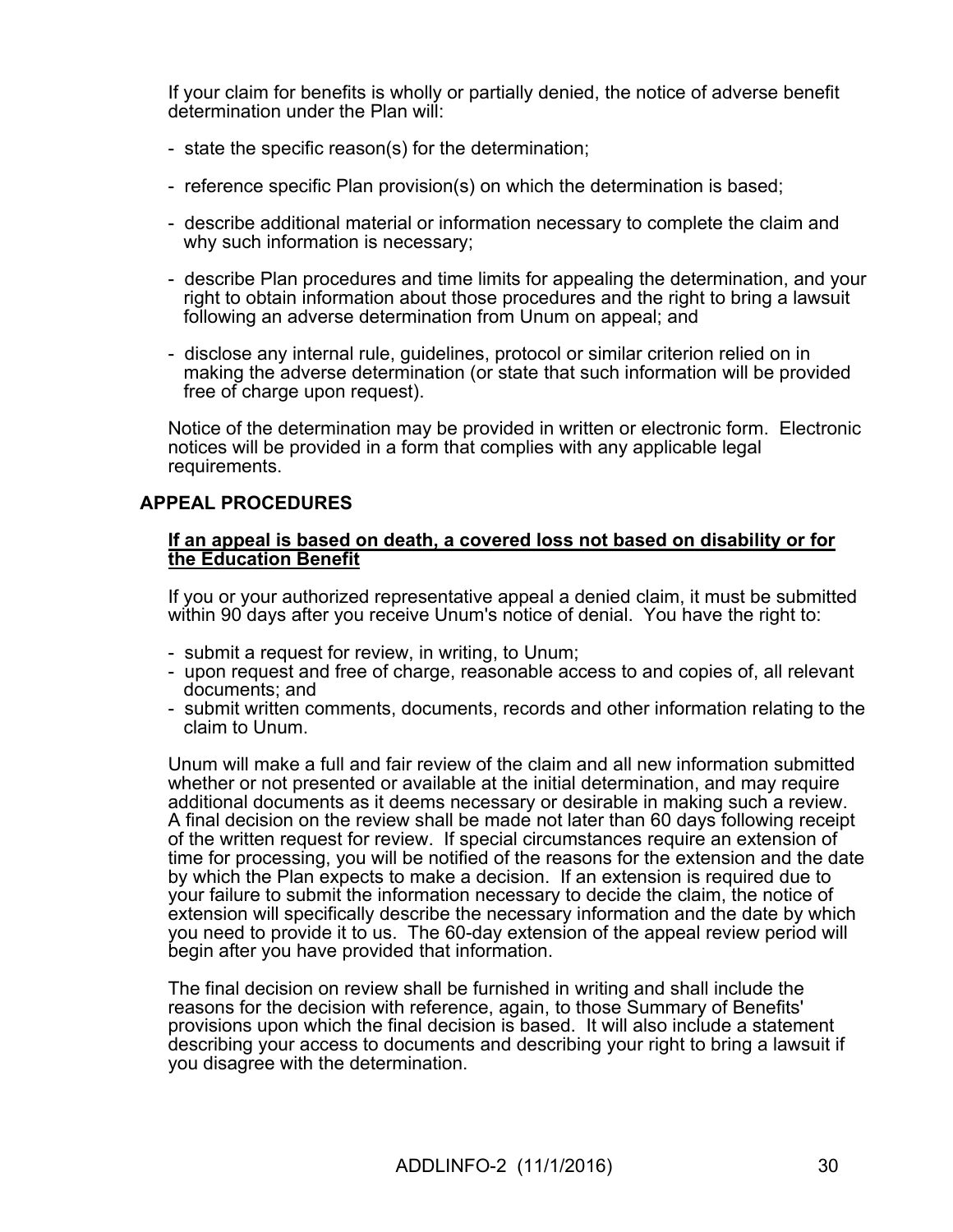Notice of the determination may be provided in written or electronic form. Electronic notices will be provided in a form that complies with any applicable legal requirements.

Unless there are special circumstances, this administrative appeal process must be completed before you begin any legal action regarding your claim.

#### **If an appeal is based on your disability**

You have 180 days from the receipt of notice of an adverse benefit determination to file an appeal. Requests for appeals should be sent to the address specified in the claim denial. A decision on review will be made not later than 45 days following receipt of the written request for review. If Unum determines that special circumstances require an extension of time for a decision on review, the review period may be extended by an additional 45 days (90 days in total). Unum will notify you in writing if an additional 45 day extension is needed.

If an extension is necessary due to your failure to submit the information necessary to decide the appeal, the notice of extension will specifically describe the required information, and you will be afforded at least 45 days to provide the specified information. If you deliver the requested information within the time specified, the 45 day extension of the appeal period will begin after you have provided that information. If you fail to deliver the requested information within the time specified, Unum may decide your appeal without that information.

You will have the opportunity to submit written comments, documents, or other information in support of your appeal. You will have access to all relevant documents. The review of the adverse benefit determination will take into account all new information, whether or not presented or available at the initial determination. No deference will be afforded to the initial determination.

The review will be conducted by Unum and will be made by a person different from the person who made the initial determination and such person will not be the original decision maker's subordinate. In the case of a claim denied on the grounds of a medical judgment, Unum will consult with a health professional with appropriate training and experience. The health care professional who is consulted on appeal will not be the individual who was consulted during the initial determination or a subordinate. If the advice of a medical or vocational expert was obtained by the Plan in connection with the denial of your claim, Unum will provide you with the names of each such expert, regardless of whether the advice was relied upon.

A notice that your request on appeal is denied will contain the following information:

- the specific reason(s) for the determination;
- a reference to the specific Plan provision(s) on which the determination is based;
- a statement disclosing any internal rule, guidelines, protocol or similar criterion relied on in making the adverse determination (or a statement that such information will be provided free of charge upon request);
- a statement describing your right to bring a lawsuit if you disagree with the decision;